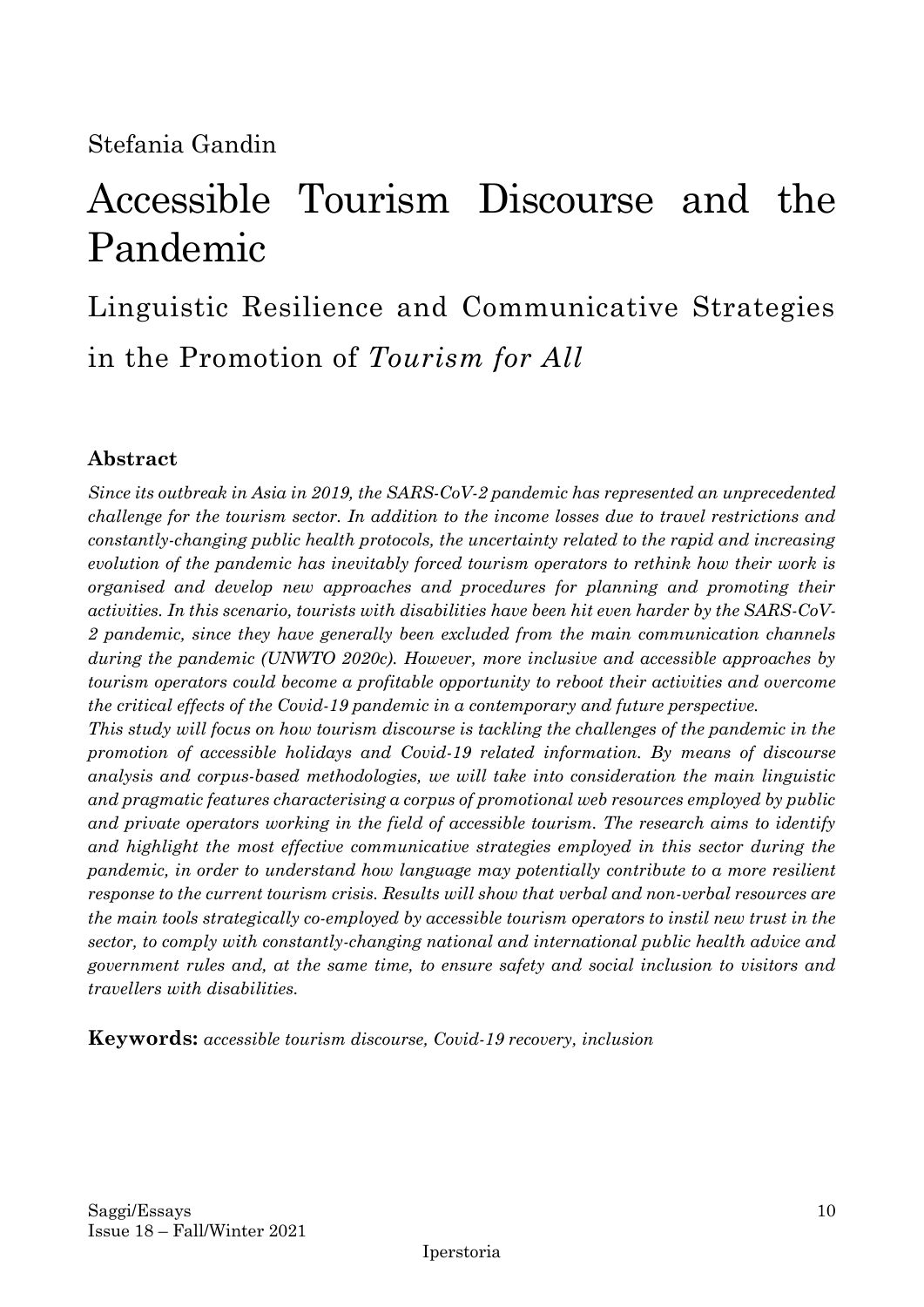#### **1. Accessible tourism and the SARS-CoV-2 pandemic**

ccessible tourism is a branch of tourism that enables people with access requirements, including mobility, vision, hearing, and cognitive dimensions of access, to function independently and with equity and dignity through the delivery and the use of universallydesigned tourism products, services, and environments. Accessible tourism aims to allow people to independently overcome—or avoid—any sort of barrier or impediment which could hinder a holiday experience or any other leisure activity, such as visiting a museum, going to a restaurant, using public transport and so on (Darcy and Dickson 2009; Lovelock and Lovelock 2013). Accessible tourism encompasses a very wide range of beneficiaries, including both people with temporary or permanent disabilities and other population groups that may experience accessibility issues at some point in their lives, such as people with pushchairs or prams, caregivers, the elderly, people with allergies and/or food intolerances, people with mobility difficulties (for example injured or obese people) or cognitive issues (e.g. transient aphasia) and so on (UNWTO 2016a). The demand for accessible tourism services is constantly escalating, considering the current and ever-increasing rate at which the population is ageing, particularly in western, developed countries, and the corresponding growth in the number of people with age-related disabilities (WHO 2011). As also recalled by recent guidelines issued by the World Tourism Organization, "by 2050, 1 out of 6 people will be aged more than 65. 1 in 4 persons living in Europe and North America could be aged 65 or over. In Asia and the Pacific, the market size is of 690 million people and in Latin America and the Caribbean this figure reaches 85 million people" (UNWTO 2020c, 6). More than 250 million persons over sixty already have a moderate to severe disability and, in general, it is estimated that 15% of the global population currently lives with some form of disability (UNWTO 2016a; 2020c). Accessible tourism represents therefore an important and profitable sector for the tourism industry, capable of generating incomes of over 58 billion US dollars in the United States, 10 billion Australian dollars in Australia (UNWTO 2020b), and over 400 million euros in Europe, corresponding to 3% of the European GDP, and supporting approximately nine million jobs (EC 2015). More specifically, the European Accessible Tourism market comprises more than 80 million people (130 million if we add senior citizens and accompanying persons). Around 70% of people with disabilities in the European Union are financially and physically able to travel and their average holiday expenditure is higher than those tourists without any disability (Bowtell 2015; European Commission 2015; Fundación ONCE 2017; UNWTO 2020c). A

However, since March 2020, the Covid-19 outbreak has strongly affected the tourism industry and its accessibility sector. The UNWTO has estimated between 910 US\$ billion to 1.2 US\$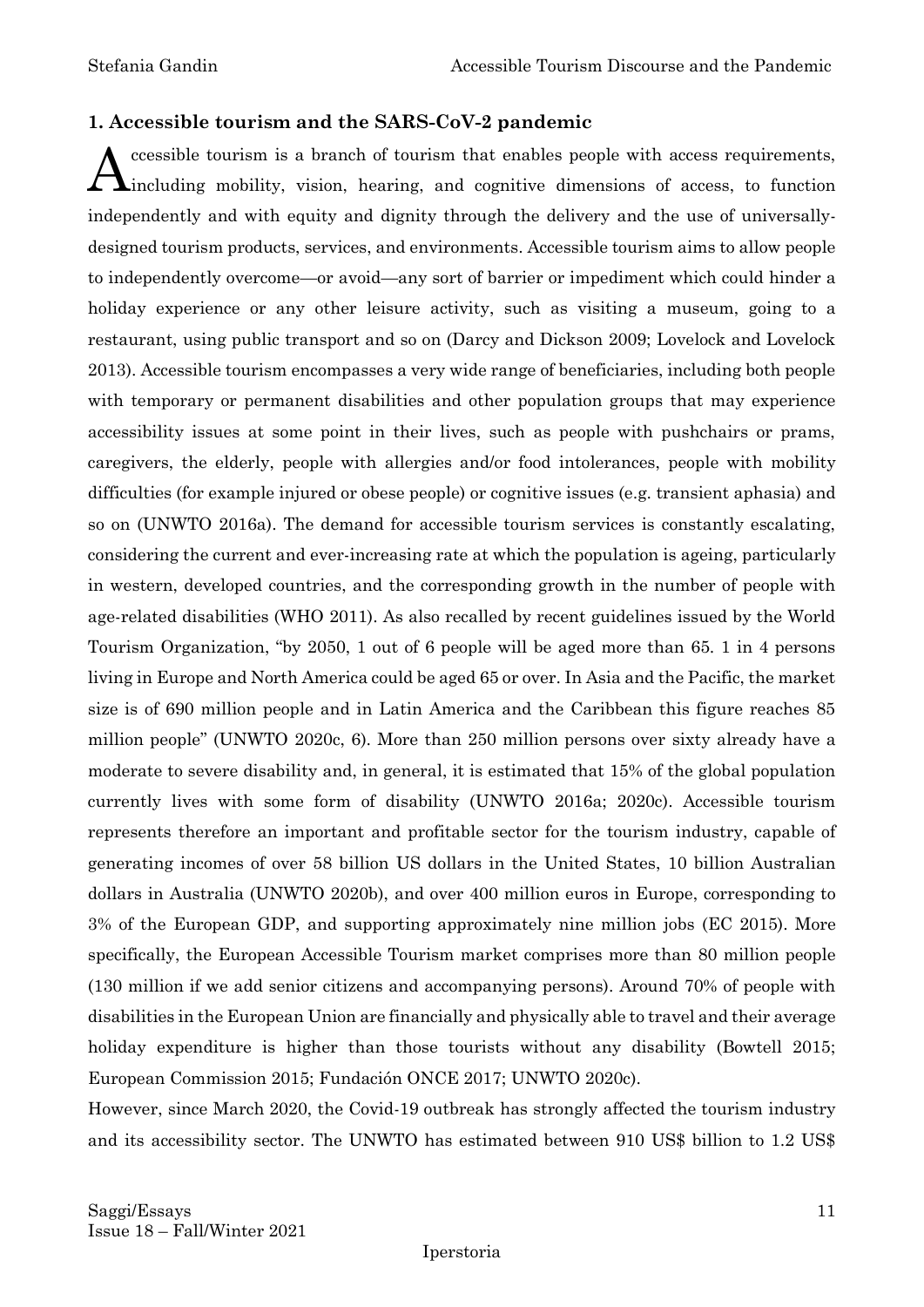trillion lost in exports and 850 million to 1.1 billion fewer international tourists (UNWTO 2020b, 2). Furthermore, data relating to 2021 international tourist arrivals are expected to be even worse, as can be elicited from the percentages reported in Figure 1 below.



# **Fig. 1:** UNWTO provisional data relating to International Tourist arrivals in 2020 and 2021. (UNWTO 2021)

The European Travel Commission (ETC 2020, 19) pointed out that the main concerns following the impact of Covid-19 on the tourism industry relate to "the financial health of companies, […] the effect this unprecedented crisis could have on jobs [and] the decline in tourist visits," and the consequent loss of revenue. Thus, to ensure tourism recovery and prevent any further damage to businesses, it is important to restore "confidence to travel" (ETC 2020, 20) among domestic and international visitors, by taking all possible measures allowing tourism operators to swiftly adapt and react to sudden changes in public health protocols or possible successive waves of the coronavirus.

Inevitably, the accessible tourism sector has also been affected by the impact of the SARS-CoV-2 pandemic, and tourists with disabilities have been hit even harder, since they have generally been "excluded from communications on public health and travel updates, decision-making and information on accessibility of basic tourism services" (UNWTO 2020c, 3). However, as pointed out by the main international organizations involved in the creation of measures to contain the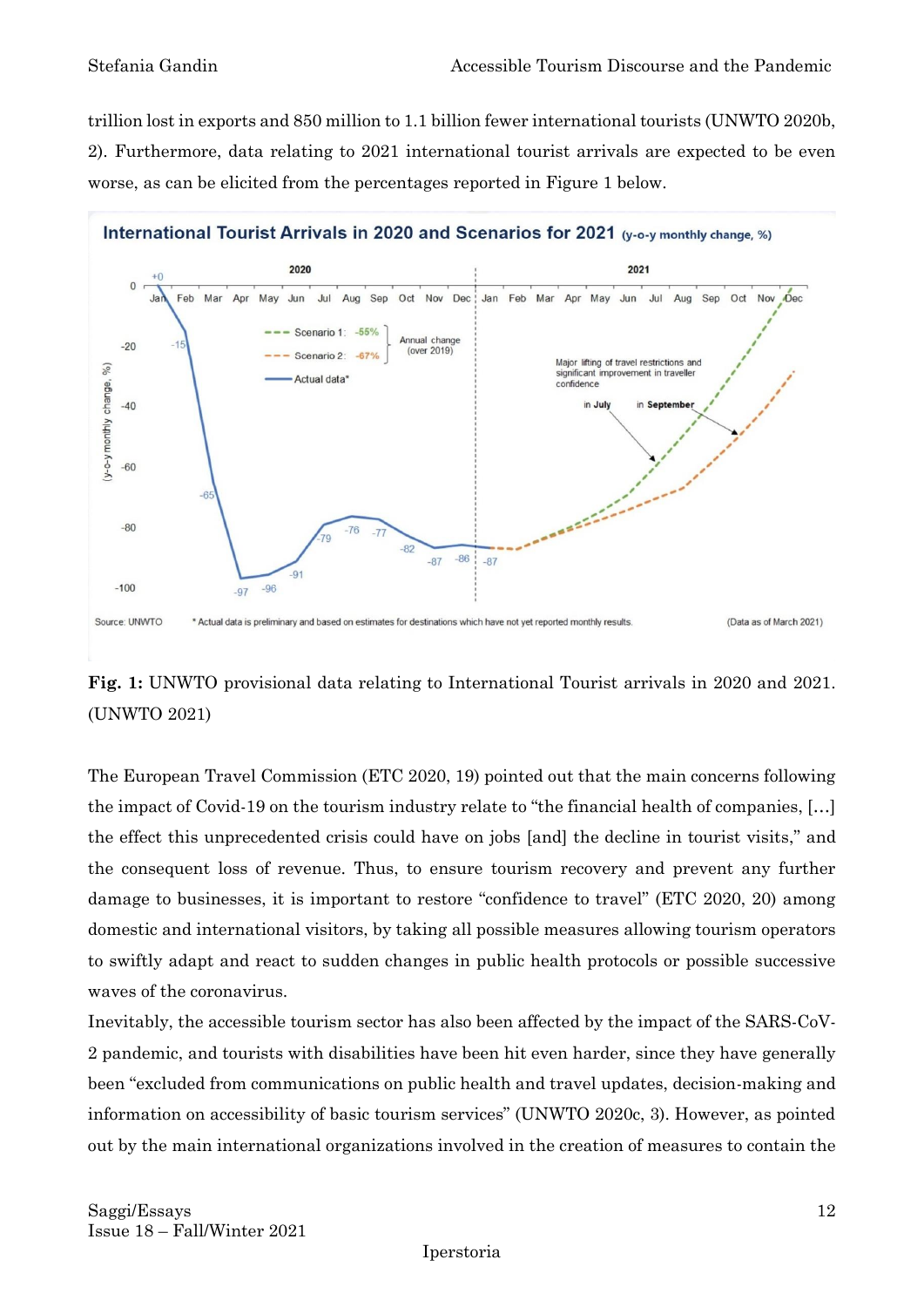spread of the virus and mitigate its tragic economic effects, inclusive and accessible approaches in tourism could become a profitable opportunity to reboot their activities and overcome the critical effects of the Covid-19 pandemic, in a contemporary and future perspective. In particular, the UNWTO has recently issued a series of recommendations and guidelines (2020a, 2020b, 2020c) that encourage tourism operators to "see travellers with disabilities, seniors and families with young children as important source markets for their businesses to thrive again," and to consider accessibility "not as a favour to visitors with access requirements, but rather a game-changer for businesses, helping them to combat the effects of COVID-19" (UNWTO 2020c, 3). The UNWTO suggests that travel destinations and companies "treat accessibility as a competitive advantage" in their business planning, by "designing inclusive experiences and personalised services" in order to "accommodate the widest range of potential visitors," thus "embracing a greater diversity of clients" and, consequently, safeguarding and reinforcing "economic sustainability" (UNWTO 2020c, 4-5). Great attention is also given to communicative accuracy for the improvement of travel accessibility, suggesting the use of "large print, easy reading, simple language, subtitles, audio descriptions and Braille […], translations into widely spoken languages and sign languages," in order to update information and reach a larger number of tourists. The crucial role of information provision is also recognised in the management of the tourism response to the Covid-19 pandemic, in particular within the accessible tourism sector, for which the UNWTO specifically urges operators to:

- Update information, instructions and alerts in accessible, easy-to-read, and clear language formats so that any client with specific access requirements knows how to proceed;
- Extend the use of Braille signage and disinfect regularly as it is frequently touched. Provide alternatives for new aural announcements (subtitled videos, images, pictograms, QR codes, voice announcement systems in lifts) […];
- Make all webpages and Apps accessible and include all accessibility-related information at these platforms, especially those related to Covid-19 travel advice and warnings […];
- Maintain effective communication between tour-operators & travel agencies and other service providers, so that clients with specific requirements can be advised on their travel decisions. (UNWTO 2020a, 3-4).

In addition, the UNWTO (2020b) underlines the importance of specialised marketing campaigns, reliable and easy-to-access information on health and travel protocols, sustainable tourism experiences and the use of innovative digital technologies, and new communicative approaches in order to restart tourism, suggesting for instance that stakeholders: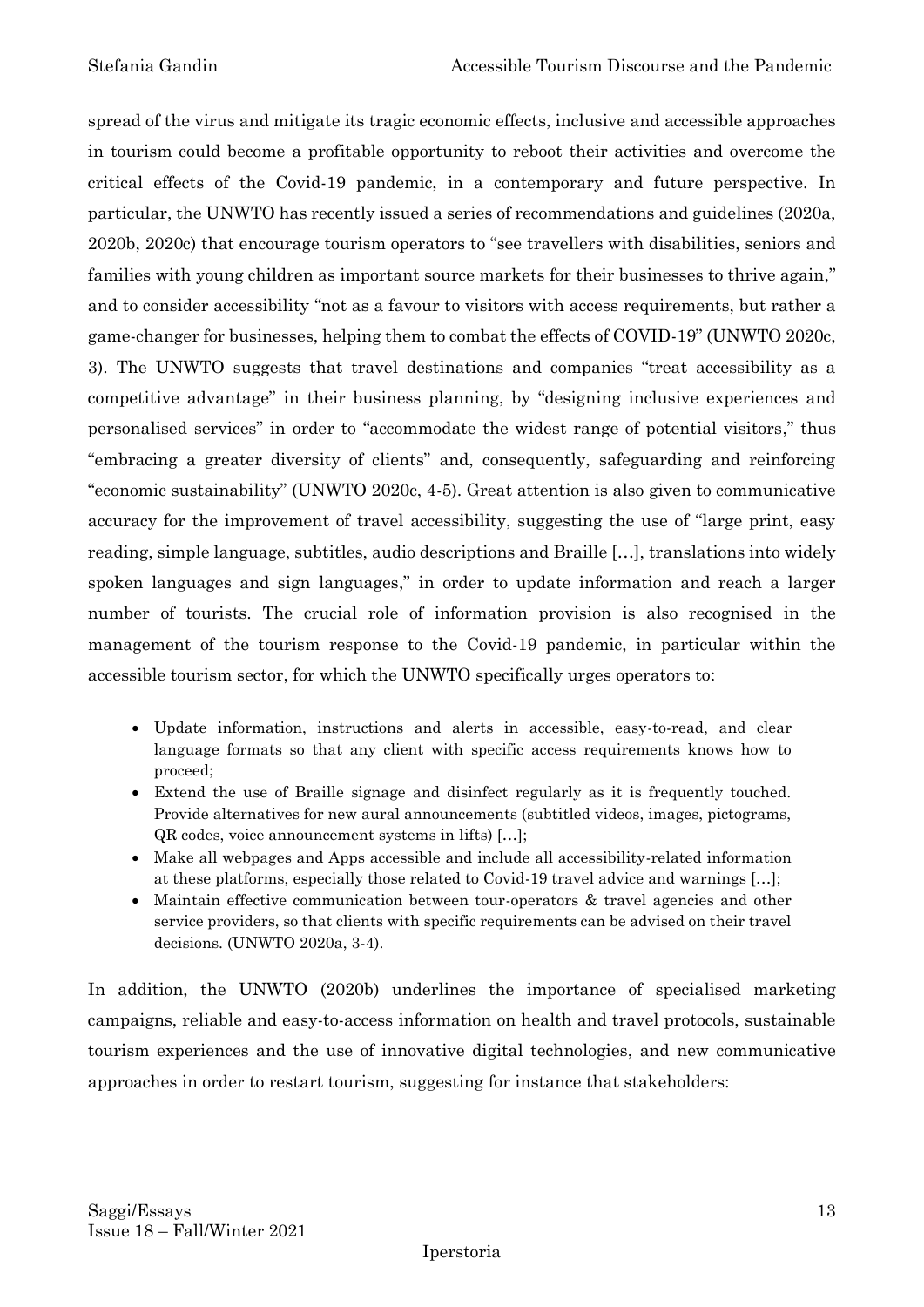- Regularly revise travel restrictions & protocols using the best available information from leading international health authorities to ensure they remain proportionate to the public health threat and local risk assessment;
- Enhance the use of technology for safe, seamless, and touchless travel [...];
- Inform guests about existing protocols in an easy and updated manner [...];
- Develop segmented and sustainable products focused on nature, rural areas, and culture […];
- Introduce storytelling for creating new tourism experiences;
- Create personalised and small group tours and packages […];
- Provide reliable, consistent & easy-to-access information on protocols to the private sector and to travellers […];
- Create programmes and campaigns to incentivise the domestic market in cooperation with the private sector (incentive schemes, possible revision of holiday dates, transport facilities, vouchers, etc.) and to integrate destinations;
- Promote new products & experiences targeted at individual & travellers in small groups, for instance: special interest, nature, rural tourism, gastronomy & wine, sports, etc.;
- Enhance and communicate medical capacity & protocols at the destination. (UNWTO 2020b, 10-26).

Several other important international organisations have also issued specific guidelines and protocols to promote accessibility as one of the key factors for tourism recovery. For instance, the International Social Tourism Organisation (ISTO) has outlined some general recommendations to tourism providers for welcoming people with disabilities during a health crisis such as Covid-19, emphasising the importance of professional training and clear communication in order to achieve both the inclusion of people with disabilities and "good conditions of safety for everyone" to ensure the reopening of the tourism sector (ISTO 2020, 2), mentioning the need to:

1. Train all stakeholders within the tourism sector on accommodating and looking after people with a disability, cognitive disorder, or medical/health-related condition […]

2. Apply the care protocols taking into account people with a disability, cognitive disorder, or medical/ health-related condition including the measures to be taken in cases of suspected Covid-19;

3. Have a clear, simple and adapted communication policy for the various groups of people with a disability, cognitive disorder, or medical/health-related condition;

4. Inform, via all means of communication of the accessibility conditions of tourist services, and include information on the established adapted sanitary measures. […] (ISTO 2020, 5).

The European Travel Commission (ETC) has also outlined the importance of communication as one of the main strategies for recovery from the Covid-19 crisis, also from a business-to-business perspective, suggesting in particular to: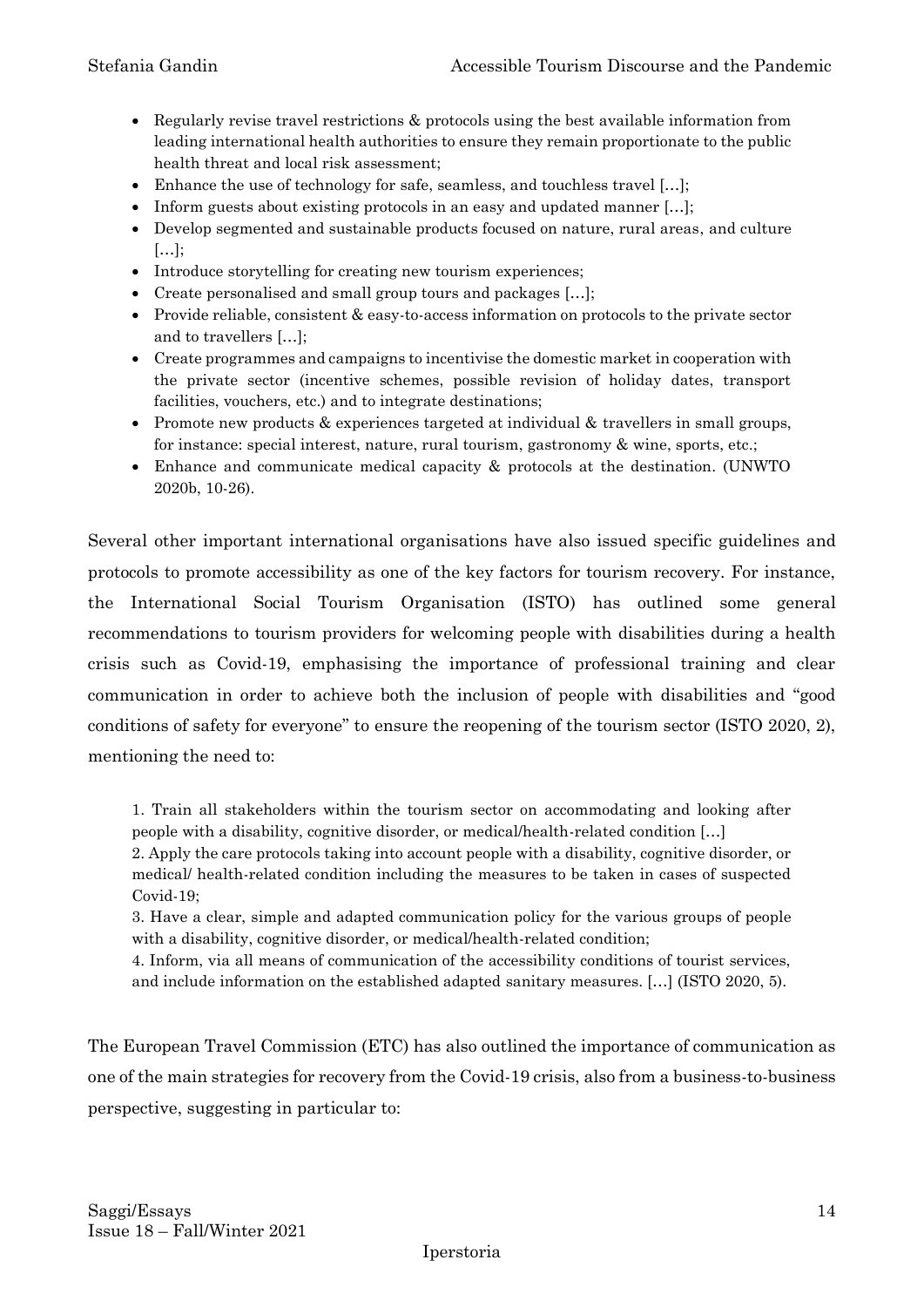- Promote destinations and experiences that match with consumer sentiment, and ease of access (leisure market, outdoor tourism and less crowded destinations);
- Provide updated practical advice on 'How to plan your visit' in light of social distancing and hygiene measures
- Plan and implement domestic marketing campaigns (ETC 2020, 21).

To sum up, it is evident that the Covid-19 pandemic has changed people's behaviour in unprecedented ways, particularly in the tourism sector. New trends are emerging in the demand for tourist services, due to both fears about the economy, which lead consumers to increase their "precautionary savings" and reduce "leisure spending," and to greater concerns around personal health and wellbeing, pushing tourists to prefer short-haul destinations and more sustainable tourist products, such as outdoor attractions, private accommodation, low-density activities, and so on (ETC 2020, 29). As noted by Fernandes (2020, 18) "countries that have a larger tourism sector […] will be more severely affected than countries that are more industry-focused."

Therefore, with the current and prospective impacts of the Covid-19 pandemic, the tourism market must inevitably and rapidly adapt its business approaches to restart its recovery, shifting from the provision of mass-tourism services to "a more environmentally and socially sustainable" model of tourism development (ETC 2020, 29). In this perspective, the accessible tourism sector, which already represents a model of social adaptation and sustainability, has further adapted its business and operational protocols to the challenges imposed by the Covid-19 pandemic, particularly in the communicative approaches of its promotional materials. Indeed, as affirmed by Castro and Casais (2020, 5) "besides the design of an accessible destination that provides a tourism experience adapted to disabled tourists, it is crucial to efficiently communicate that offer," particularly by means of digital and online resources, as they represent the main and most accessible source of information for travellers with disabilities (Castro and Casais 2021; UNWTO 2016b).

However, literature on accessible tourism "lacks a critical scholarly debate around its specific language use and nomenclatures" (Gillovic et al. 2018, 1). There are several studies on the varying terminologies adopted by scholars to define disabled people and disabilities (Coopman 2003; Gillovic et al. 2018; Goodwin, Thurmeier and Gustafson 2004; Iwarsson and Ståhl 2003). Nonetheless, literature in the field focuses mainly on issues of physical accessibility or economic feasibility of accessible tourism destinations (Cruces Portales 2015; Darcy, Cameron and Pegg 2010; Shaw and Coles 2004), or on the management of travellers with sensory or physical impairments in specific tourist sites (Buhalis, Darcy and Ambrose 2012; Dann 2001; Naniopoulos et al. 2015; Richards et al. 2010). The gap is even more evident when considering specifically the promotion of accessible tourism during the current SARS-CoV-2 pandemic, as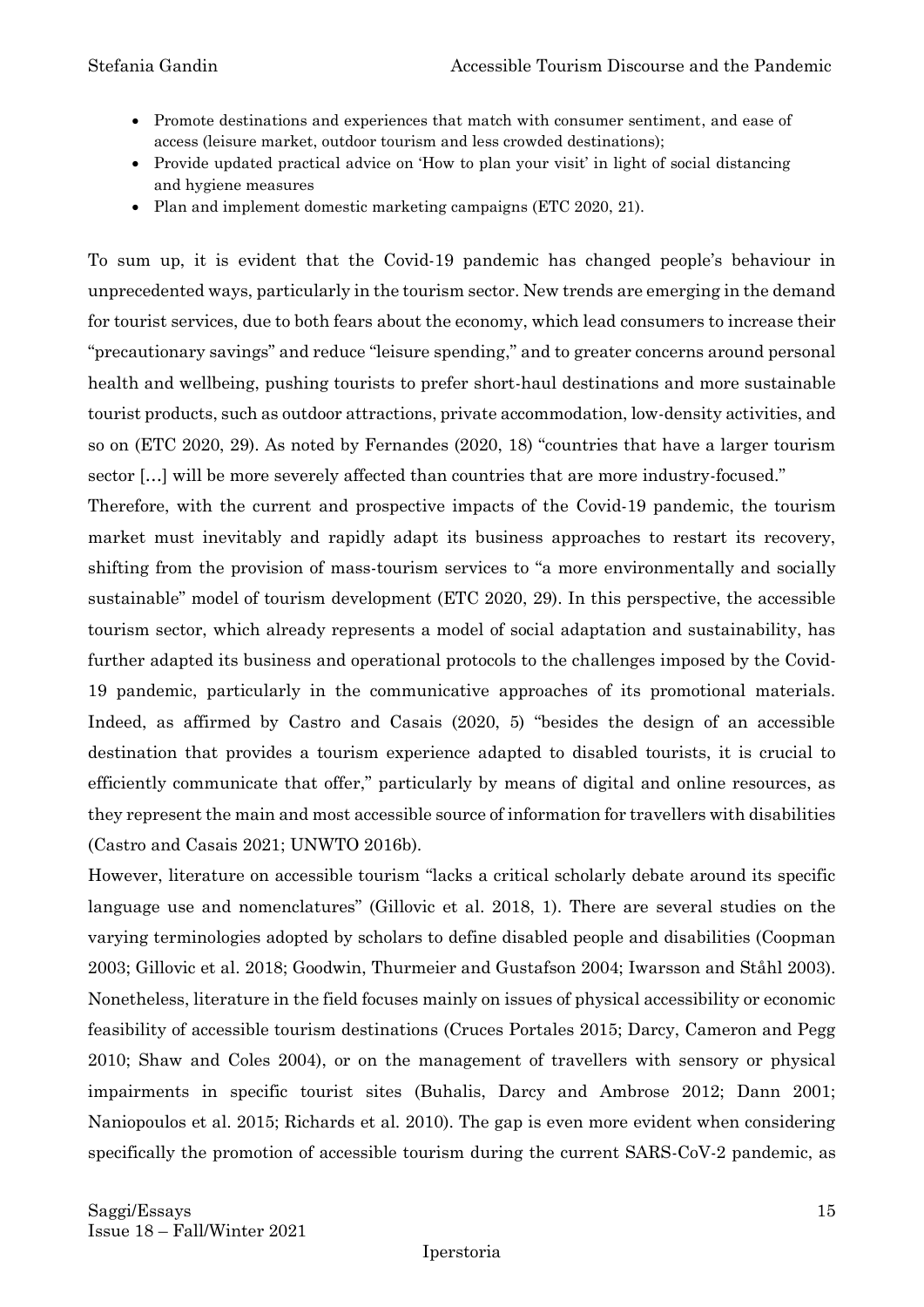the ever-changing spread of the Coronavirus is rapidly and constantly affecting all aspects of tourism promotion and organisation.

The following analysis will try therefore to fill this gap by focusing on how tourism discourse is tackling the SARS-CoV-2 pandemic in the promotion of accessible holidays and concurrent provision of Covid-19 related information, in order to understand how language and multimodal communicative approaches may potentially contribute to a more resilient response to the current tourism crisis, capable of instilling new trust in the sector, conforming to constantlychanging national and international public health advice and government rules and, at the same time, ensuring safety and social inclusion to visitors and travellers with disabilities.

### **2. Accessible tourism discourse and the pandemic**

#### *2.1 Methods and research goals*

In the following paragraphs, we will analyse the main linguistic and pragmatic features characterising the promotion of accessible holidays and tourist attractions during the Covid-19 pandemic. By means of multi-methodical approaches entailing both critical and multimodal discourse analyses (Fairclough 2012; Kress 2012; Lemke 2001; Wodak and Meyer 2009), we will take into consideration the main communicative strategies employed by a private tour operator and a public tourist attraction in the promotion of an accessible tourism product and the concurrent provision of Covid-19 information on their websites. We will also provide an additional corpus-based study on a selection of collocations and collocates taken from a corpus of accessible tourism promotional texts collected after the spread of the SARS-CoV-2 pandemic, which will be identified and studied by means of the Sketch Engine online text analysis tools. For convenience of analysis, the research will be limited to two specific case studies, chosen casually as representative examples of accessible tourism promotional materials employed by private and public tourism operators, and on a selection of collocations and collocates of three lemmas relating to the SARS-CoV-2 pandemic, namely: *Coronavirus, COVID,* and *COVID-19*. The main research goal will be that of providing a clear and comprehensive analytical perspective, entailing both linguistic and multimodal aspects of accessible tourism promotion, in order to:

- Identify and outline the most common and effective communicative features employed in this sector since the spread of Covid-19;
- Understand to what extent accessible tourism is complying with safety regulations and international protocols for tourism recovery;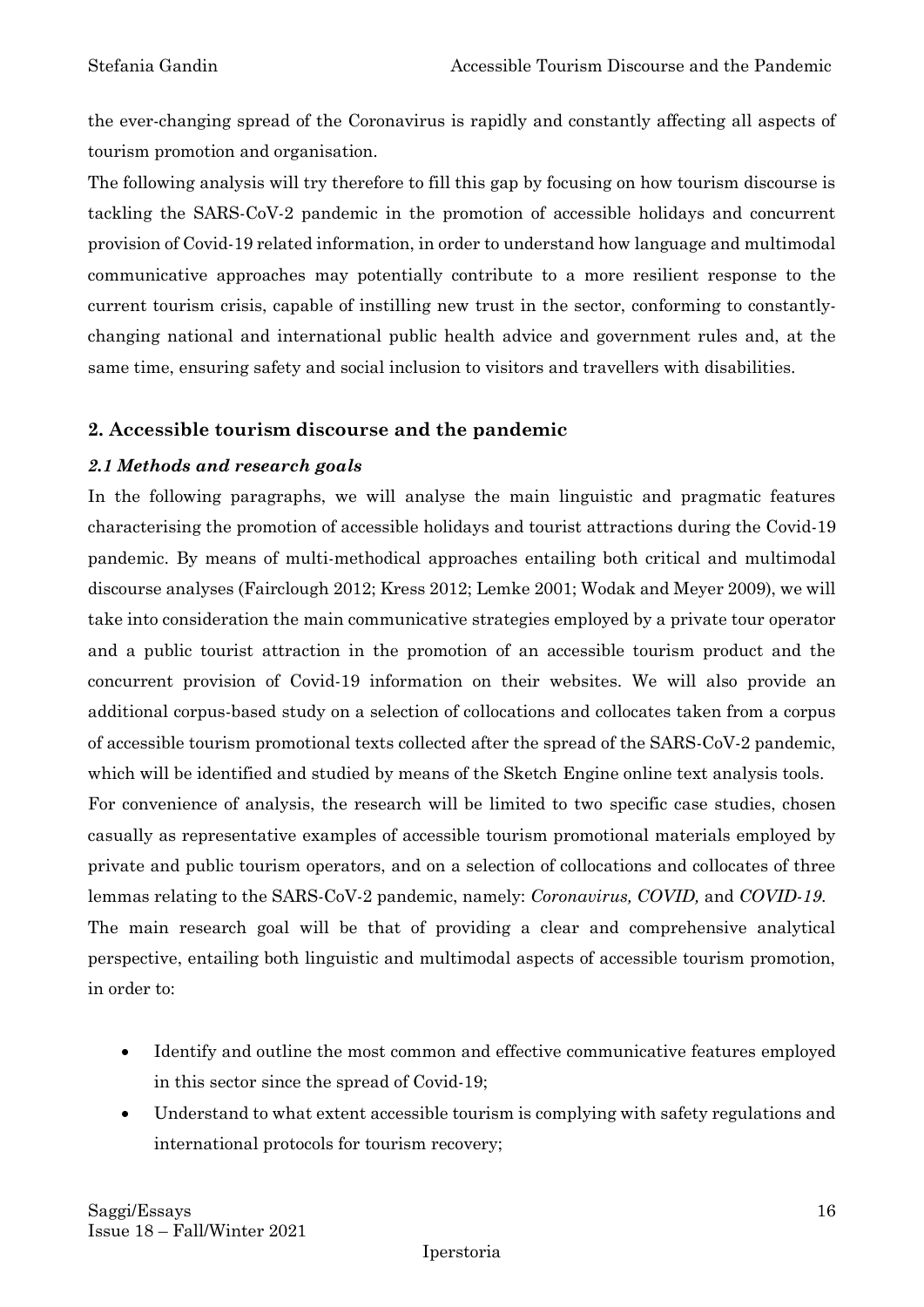• Assess how accessible tourism discourse is resiliently adapting its communicative and promotional approaches to respond to the challenges imposed by the current SARS-CoV-2 pandemic.

#### *2.2 Case study 1: a private tour operator –* **Enable Holidays** *website*

The first case study taken into consideration will be that of the *Enable Holidays* website. *Enable Holidays* is a British tour-operator, based in Birmingham, which offers a wide selection of national and international accessible holidays addressed, in particular, to the needs of mobilityimpaired people, their families and friends. It provides holiday planning services, trained staff and detailed accessibility information concerning accommodation, transport facilities, accessibility of services and attractions around the tourist location, etc.

As can be observed in Figure 2 below, the *Enable Holidays* website is designed with a very clear layout, including: specific accessible reading features (e.g. an interactive text-size tool, to enlarge or reduce character size; intuitive icons relating to specific tourist services, such as adapted taxi transfers, disabled parking, electronically-operated beds, wheel-in showers, etc.); a clear organisation of the main menu contents (i.e. destinations, holiday types, blog, contact info, etc.), presented horizontally in the upper part of the page and in the lower section of the home page. The home page also presents specific interactive sections dedicated to accessible package holidays provided by this tour operator: these are marked with adequate colour contrast, to increase legibility, and can be easily accessed also by clicking on attractive images of tourist sites accompanied by alternative text, thus applying the Universal Design<sup>1</sup> principles

1. equitable use, to make a product useful and marketable to people with diverse abilities;

<sup>1</sup> Universal Design (UD), or Design for All refers to "the design of products and environments to be usable by all people, to the greatest extent possible, without the need for adaptation or specialised design," with "the intent to simplify life for everyone by making products, communications, and the built environment more usable by as many people as possible at little or no extra cost." UD originated in architecture, but was later applied to many other fields of knowledge, including information technology, education, marketing and communication. Its founding seven principles include:

<sup>2.</sup> flexibility in use, to accommodate any possible range of individual preferences and abilities;

<sup>3.</sup> simple and intuitive use, to ensure a product is easy to understand, regardless of the user's experience, knowledge, language skills, or concentration abilities;

<sup>4.</sup> perceptibility of information, to provide the amount and type of information effectively needed by the user, regardless of ambient conditions or user's sensory abilities;

<sup>5.</sup> tolerance for error, to minimise hazard and the adverse consequences of accidental or unintended actions;

<sup>6.</sup> low physical effort, to make sure the product can be used efficiently and comfortably by any user;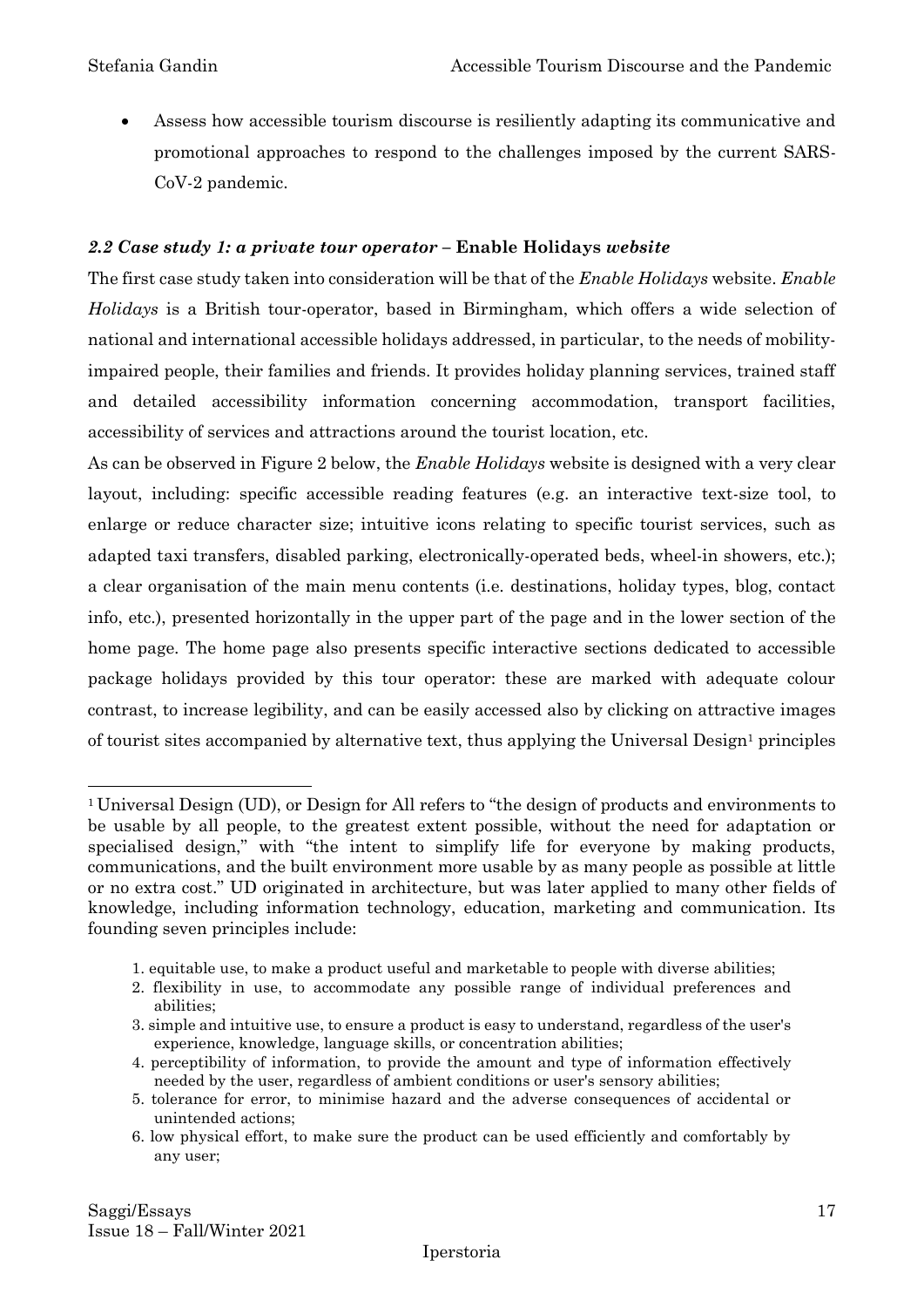of simple and intuitive use, perceptibility of information, flexibility, and the UNWTO recommendations for the creation of accessible web pages. 2



**Fig. 2**: *Enable Holidays* website home page

Among the interactive images at the top of the home page, there is one picture displaying a captivating landscape with a palm-tree and a sunset in the background (see Figure 2 above), which provides a direct hyperlink to a section dedicated to Coronavirus information. This choice clearly exploits one of the typical visual techniques of tourism promotion, with the strategic

<sup>7.</sup> appropriate size and space for approach, reach, manipulation, and use regardless of user's body size, posture, or mobility. (Center for Universal Design, 1996)

<sup>2</sup> In 2016, the UNWTO issued detailed guidelines on how to provide accessible information in tourism through a series of recommendation relating to specific textual typologies, namely: printed materials, digital documents, audio-visual contents, websites, tourism apps, self-service terminals, mobile/smart devices and signage. In particular, for what concerns digital documents and websites, the UNWTO recommends to create digital documents with coherent structuring of headings, titles, lists and textual contents, including written descriptions as alternative text for images, diagrams or charts and hyperlinks (UNWTO 2016b, 11-12), and to design websites by following the principles of perceptibility (to make sure that a website is usable regardless of a customer's ability to see, hear or touch), operability (to provide functional and independent controls and navigation), simple and intuitive use (to ensure all web contents are easy to understand, regardless of the user's experience, knowledge, language skills, or concentration abilities) and robust compatibility with current and future web devices and tools (UWTO 2016b, 14-15).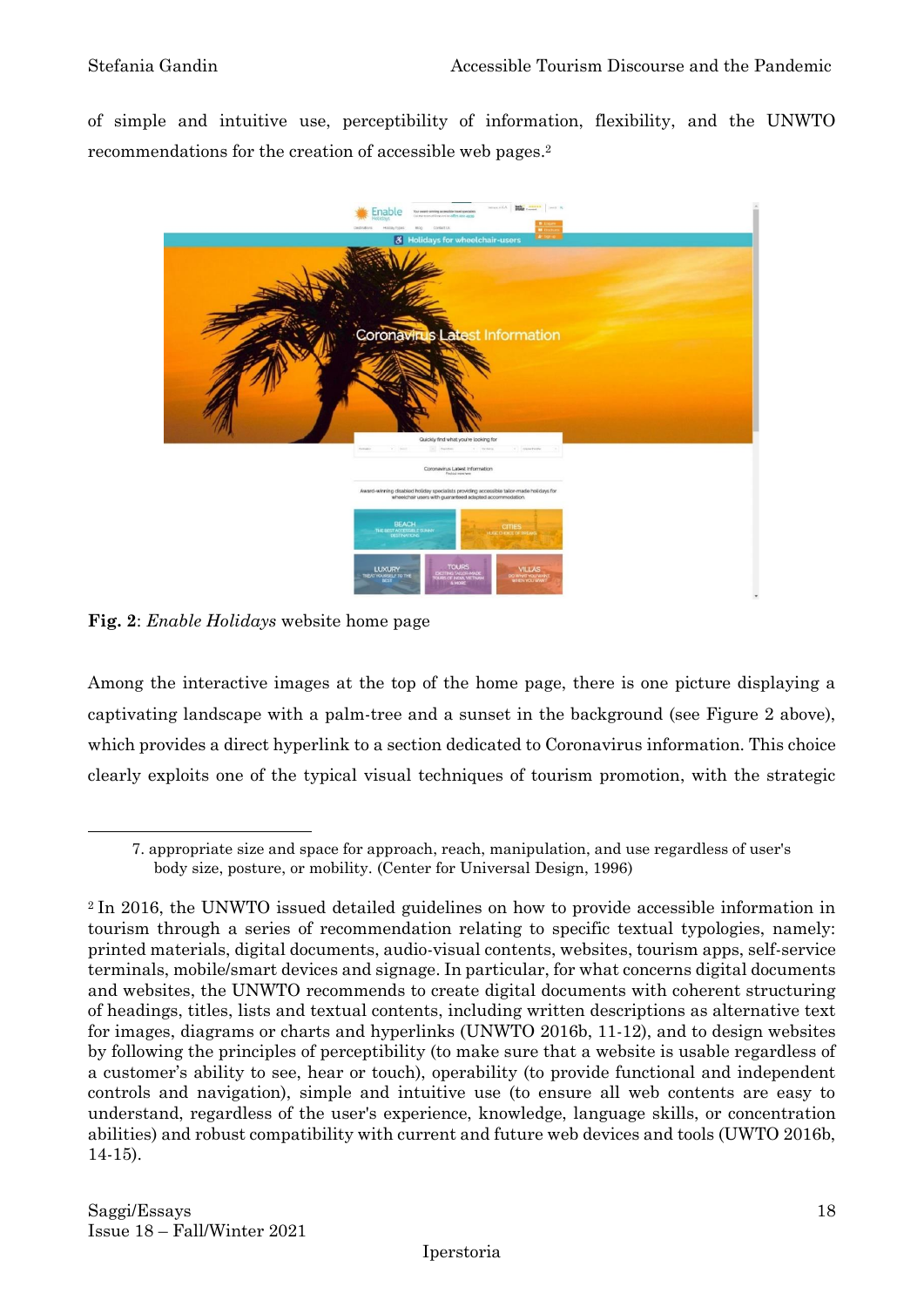creation of compositional meaning (Kress and Van Leeuwen 2006). In this specific instance, compositional meaning is represented by a palm tree placed at the centre of the image and the use of colours that call to mind exotic and relaxing destinations, thus triggering the tourists' imagination and his/her desire to travel and enjoy unique holiday experiences. This kind of images performs an interactive representation of meaning between the producers and viewers (Kress and Van Leeuwen 2006), by means of a picture that portrays the offer of ideal, intimate destinations; at the same time, this picture manages to perform a useful perlocutionary effect by attracting and directing the potential tourists' attention to the specific website section dedicated to the provision of Covid-19 travel information.

In addition to pursuing these persuasive metafunctions, another highly likely intention behind the tour operator's choice of this image was that of using such a striking and inspiring picture to counterbalance the potential negative effects and degrees of anxiousness associated with providing information on the current Covid-19 pandemic. Indeed, once redirected to the section dedicated to the Coronavirus information, a welcoming message invites prospective *Enable Holidays* customers to "Book with Confidence." The use of the imperative mode and the employment of the word *confidence* are not casual in this sentence, as they clearly aim to instil a sense of trust and safety in travelling and booking holidays again, despite the Coronavirus pandemic (see Figure 3 below). This is done by establishing a direct contact with customers, with ego-targeting techniques that include lexical devices typical of a conversational style (i.e. imperatives) and reassuring keywords (i.e. *confidence*).



**Fig. 3**: *Enable Holidays* website—section on Coronavirus latest information—partial screenshot

Saggi/Essays 19 Issue 18 – Fall/Winter 2021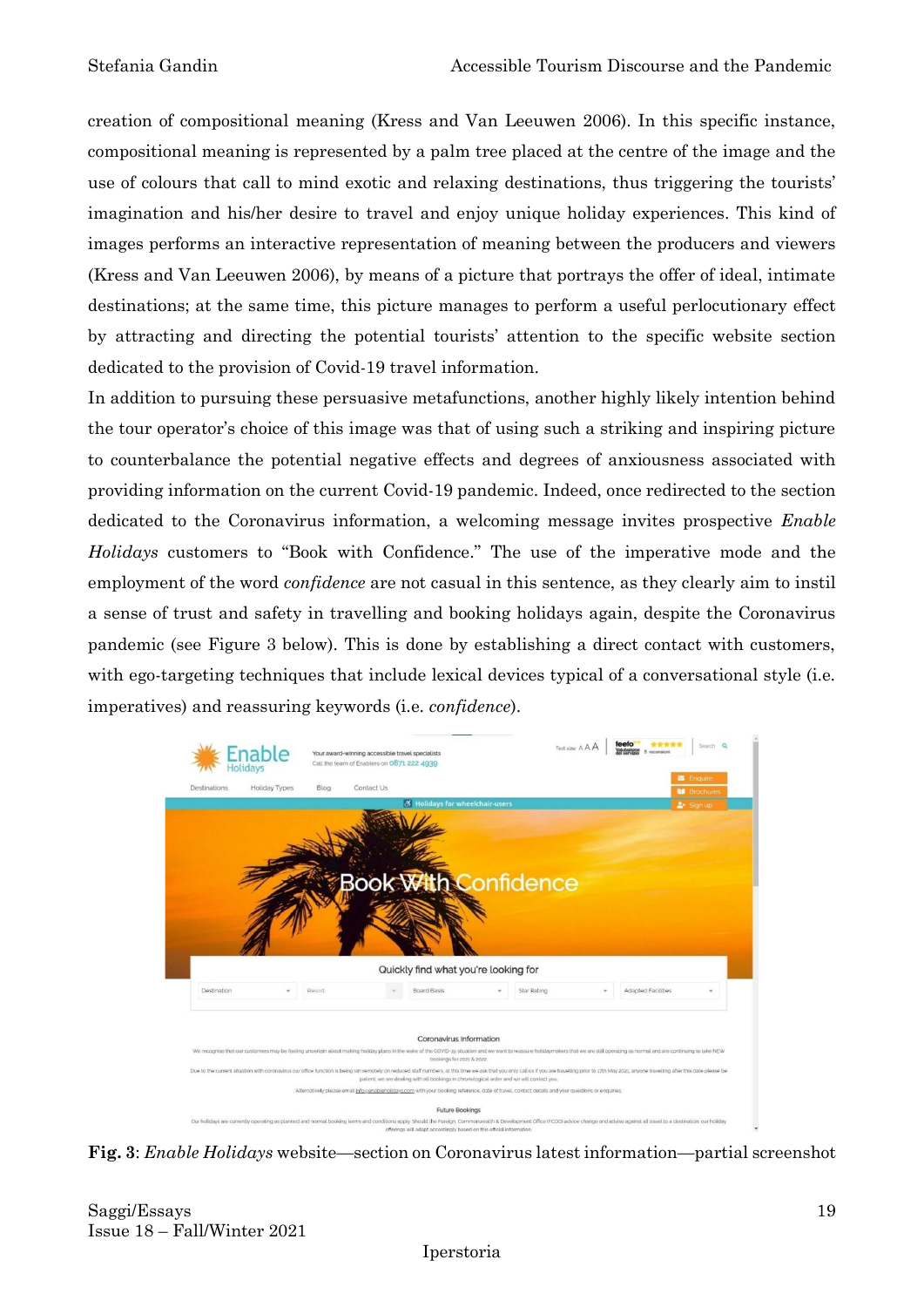As pointed out by the main international tourism organisations, in the context of the Covid-19 pandemic and accessible tourism promotion, tourism operators need to promote experiences that can meet the health and safety needs of travellers, but also, and above all, they need to build and reinforce trust in travelling despite the uncertainty of the pandemic. The *Enable Holiday* website meets these recommendations with a well-judged combination of visual and verbal elements, drawing in particular on phrases and keywords that convey sensations of protection and safety, trust in the future, resistance, and resilience, as reported in the following examples (my emphasis in italics):

- Protection and safety:
- (1) We want to *reassure* holiday makers
- (2) You will always be financially *protected*
- (3) Enable Holidays always has *its* customers best interests at the forefront
- (4) [specific links to official information provided by reliable institutions, namely: the Foreign, Commonwealth & Development Office (FCDO); the Association of British Travel Agencies (ABTA); the Travel Health Pro website, dedicated to the travel health resources of the National Travel Health Network and Centre; the World Health Organisation and the UK Government official website dedicate to the Coronavirus emergency]
	- Trust in the future:
- (5) *Future* bookings
- (6) You have a holiday to *look forward to in the future*
- (7) [We] are continuing to take *NEW bookings for 2021 & 2022*
- Resistance and resilience:
- (8) *In the wake* of the COVID-19 situation
- (9) We are still operating *as normal* and…
- (10) Offerings will *adapt* accordingly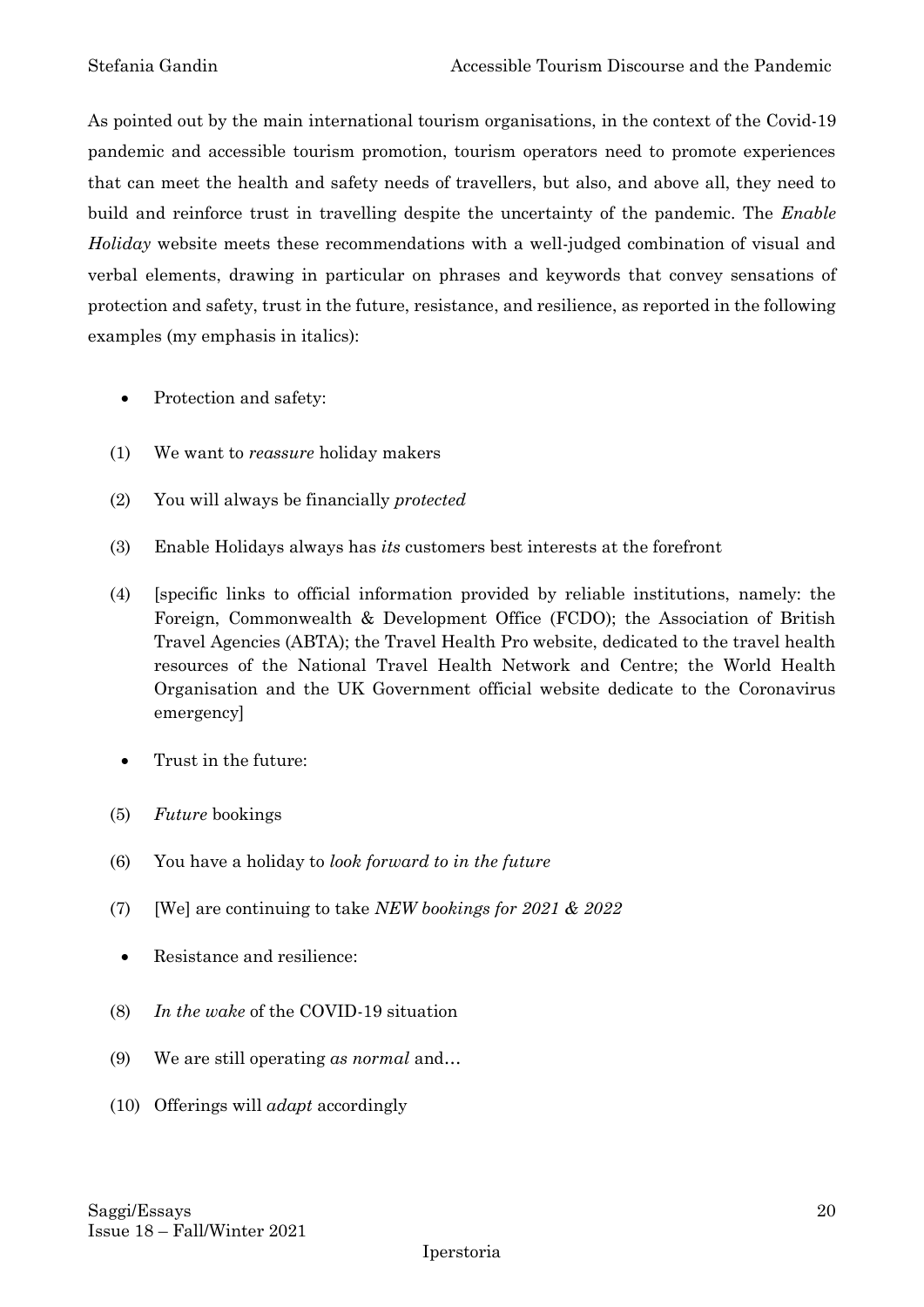To sum up, the simultaneous and strategic "combination of language, visual media and dynamic–interactive effects" (Wodak and Meyer 2009, 25), such as the ones employed by the *Enable Holidays* website, contributes to "inform, attract and persuade the potential tourist at the pre-trip stage" (Manca 2016, 7), complying also, and at the same time, with international protocols for tourism recovery by means of updated information, instructions, and alerts related to Covid-19 travel advice, which are provided in accessible, easy-to-read, and clear language formats (ETC 2020; UNWTO 2020b).

Therefore, in the current context of accessible tourism promotion, the co-deployment of visual, verbal and multimodal items for the promotion of accessible destinations and experiences and the provision of clear and updated Covid-19 travel advice by means of accessible, communicative formats, such as the ones identified in the *Enable Holidays* website, allow an effective communication between accessible tourism operators and prospective clients. In this manner, the resulting multifunctional and multimodal combination of different types of narratives (Fairclough 2012; Kress 2012) facilitates the promotion of accessible tourism products and the concurrent provision of consistent, updated and easy-to-access information on the pandemic.

#### *2.3 Case study 2: a public tourist attraction -- the Field Museum website*

The *Field Museum of Natural History,* based in Chicago (US), is one of the world's most important natural history museums. It was opened in 1894 and hosts nearly forty million artefacts and specimens, ranging from archaeological and geological findings, to botanic, mycological and zoological materials. The museum's mission is to "inspire curiosity about life on Earth while exploring how the world came to be and how we can make it a better place." The *Field Museum* website includes a specific section dedicated to its accessibility services, which will be analysed in the following paragraphs.

The accessibility section of the *Field Museum* website has a very simple layout, with adequate colour contrast between texts, icons and background, designed with white characters and symbols on a blue background in the top bar, and black characters on white background in the central part of the page, to increase legibility and easy identification of its contents. The upper bar of the accessibility section displays the museum logo, intuitive icons related to the most practical services for visiting the museum and its website (i.e. search and language option icons), and other links related to practical museum and website features, such as ticket-purchase service, museum membership, and store or the website main menu, as shown in Figure 4 below.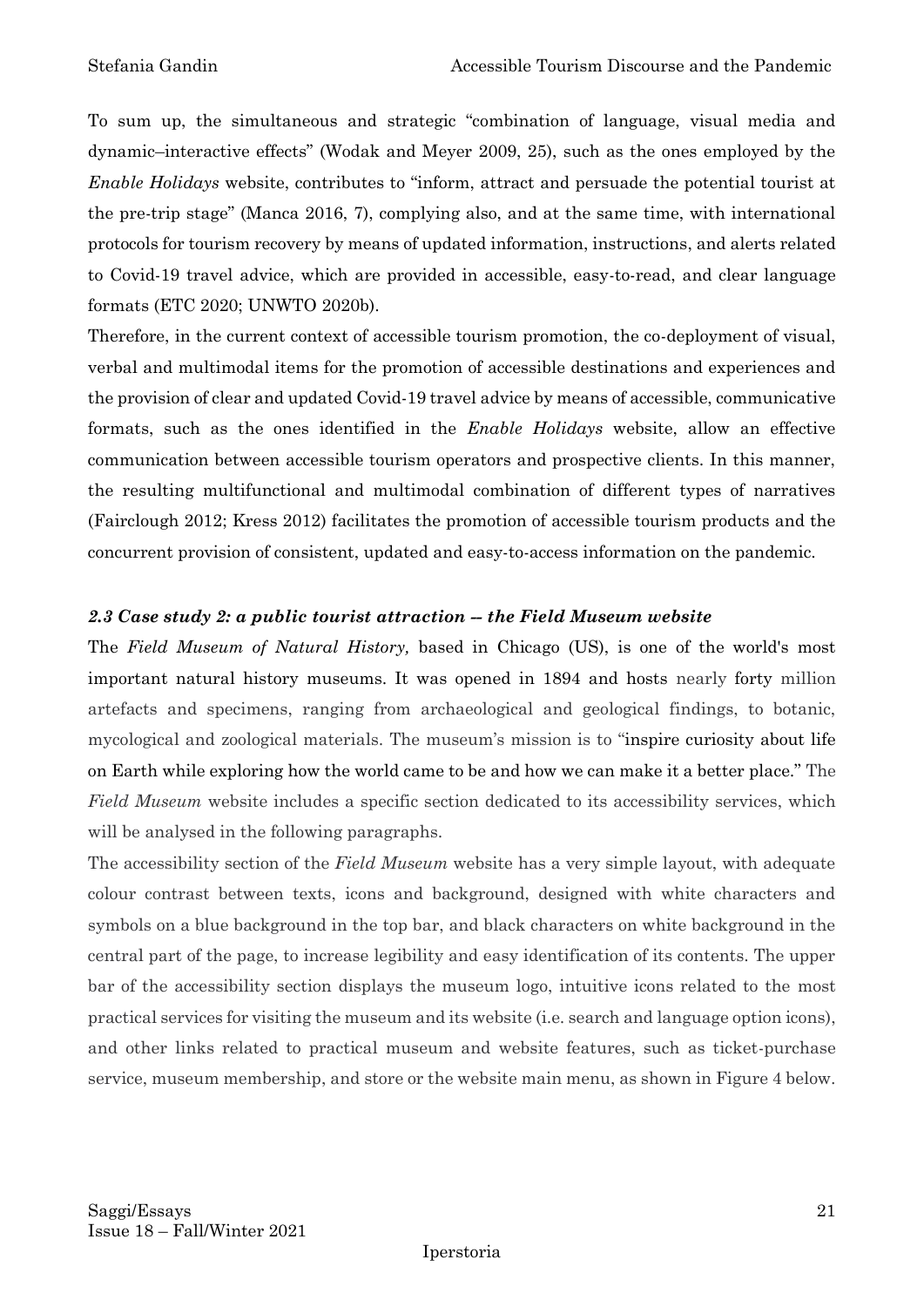|                                                                                                                                                                                                                                                                                                                                                                                                                                    | e.<br>$\alpha$<br>TICKETS MEMBERSHIP<br><b>STORE</b><br><b>MENU</b>          |
|------------------------------------------------------------------------------------------------------------------------------------------------------------------------------------------------------------------------------------------------------------------------------------------------------------------------------------------------------------------------------------------------------------------------------------|------------------------------------------------------------------------------|
| Plan Your Visit / Accessibility                                                                                                                                                                                                                                                                                                                                                                                                    |                                                                              |
| <b>ACCESSIBILITY</b>                                                                                                                                                                                                                                                                                                                                                                                                               |                                                                              |
| For questions related to accessibility, contact us at<br>accessibility@fieldmuseum.org, 312.665.7959 (phone), or 312.665.7669<br>(TTY).                                                                                                                                                                                                                                                                                            | <b>PLAN YOUR VISIT</b><br>Directions & Parking<br>Maps & Guides<br>Amenities |
| We want everyone to have a great time at the museum, so we strive to make our programs, exhibitions, and<br>facilities accessible for everyone by removing barriers, delivering a welcoming and relevant experience, and<br>providing opportunities for meaningful engagement.                                                                                                                                                     | Accessibility<br>Guided Exhibition Tours<br>for People with<br>Disabilities  |
| <b>COVID-19 updates</b>                                                                                                                                                                                                                                                                                                                                                                                                            | ADA Grievance<br>Procedure<br>LEP Grievance<br>Procedure                     |
| In an effort to keep all our staff and visitors safe, we've implemented new health and safety guidelines.                                                                                                                                                                                                                                                                                                                          | <b>Field Trips</b>                                                           |
| <b>Face coverings</b>                                                                                                                                                                                                                                                                                                                                                                                                              | Group Visits<br>Visiting Chicago                                             |
| Masks are optional for guests who are fully vaccinated. Because staff and visitor safety remains a top priority,<br>visitors who are not fully vaccinated should continue to wear masks in accordance with CDC, Illinois, and<br>Chicago guidelines. If you're not fully vaccinated and you're unable to wear a mask because of a disability or<br>medical condition, you may substitute a scarf or face shield as an alternative. | FAQs                                                                         |
| We ask all guests who are feeling unwell or experiencing COVID-19 symptoms to delay their visit.                                                                                                                                                                                                                                                                                                                                   |                                                                              |
| <b>Tickets</b>                                                                                                                                                                                                                                                                                                                                                                                                                     |                                                                              |
| To ensure you can visit at your desired date and time, we recommend purchasing tickets online in advance.<br>Please arrive at the entry time indicated on your ticket. Tickets are also available for purchase onsite until we<br>reach our daily capacity.                                                                                                                                                                        |                                                                              |

**Fig. 4:** Accessibility section of the *Field Museum* website—partial screenshot

The central part of the accessibility section describes the various facilities offered by the museum to its visitors with disabilities, employing a very clear language characterised by short sentences, a simple lexicon, and an appropriate amount of relevant accessibility information, in particular relating to: mobility and wheelchair-borrowing services, accessible entrances,<sup>3</sup> parking, restrooms, ticketing procedures, transport options to/from the museum, etc. Moreover, on the upper-right corner of this page there is a list of specific accessibility services and information provided by the museum, namely: guided Exhibition Tours for People with Disabilities; ADA Grievance Procedure; LEP Grievance Procedure, whose specific details can be accessed simply by clicking on the corresponding hyperlinks.

All these features make the *Field Museum* website thoroughly functional and accessible to visitors with disabilities, by means of a visual grammar (Kress and Van Leeuwen 2006) that combines verbal and non-verbal items through a coherent structuring of textual contents, symbols, images, and hyperlinks, thus ensuring simple and intuitive use, efficient operability and adequate perceptibility of information, and applying important UD principles and the main

<sup>3</sup> Entrance accessibility is also described by means of a dedicated image (with alternative text) showing the outside the *Field Museum*'s East entrance, thus further increasing perceptibility of information, simple, and intuitive layout.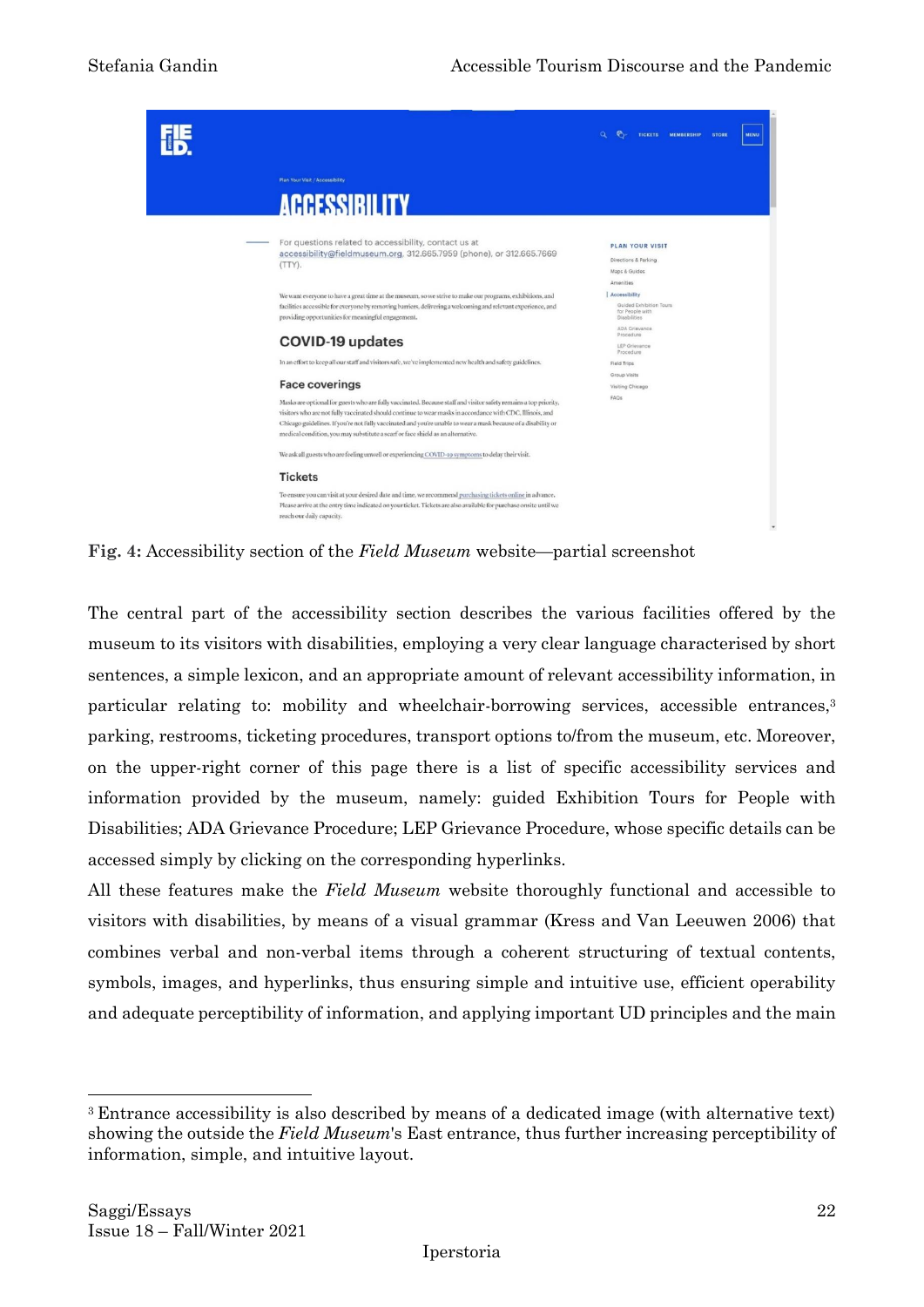UNWTO recommendations on the provision of accessible information in tourism (UNWTO 2016b).

Within the *Field Museum* accessibility contents, specific attention is also given to the Covid-19 protocols implemented by the museum, by means of clear, updated information about the museum's health and safety guidelines entailing, in particular: face coverings and safety advice while visiting the museum, ticketing options, wheelchair sanitising processes and safe employment of elevators. The language used to provide this kind of information is characterised by an essential and colloquial style, which emphasises the degree of safety and stress-free experiences for all visitors to the museum. Texts include both references and hyperlinks to official protocols and the websites of public health agencies (see examples 11 to 14 below, my emphasis in italics), and persuasive, conversational features to directly address readers and put them at ease, with the aim of encouraging visits to the museum. These features comprise the use of first and second person (plural and singular), interjections and abbreviations (see examples 11 and 14 to 20 below, my emphasis in italics).

- (11) In an effort *to keep all our staff and visitors* safe, *we've* implemented *new health and safety guidelines*.
- (12) *Staff and visitor safety* remain *a top priority*
- (13) In accordance with *CDC, Illinois, and Chicago guidelines*
- (14) *We ask* all guests who are feeling unwell or experiencing *COVID-19\** symptoms to delay their visit.\* [*hyperlink redirecting to the Centers for Disease Control and Prevention website, the US public health agency, under the Department of Health and Human Service*]
- (15) *We* want everyone to *have a great time at the museum*
- (16) *We can't wait to see you* at the museum!
- (17) To ensure *you* can visit at *your desired date and time*
- (18) *First-come, first-served basis*
- (19) *We've* implemented
- (20) If *you're* not fully vaccinated and *you're* unable to wear a mask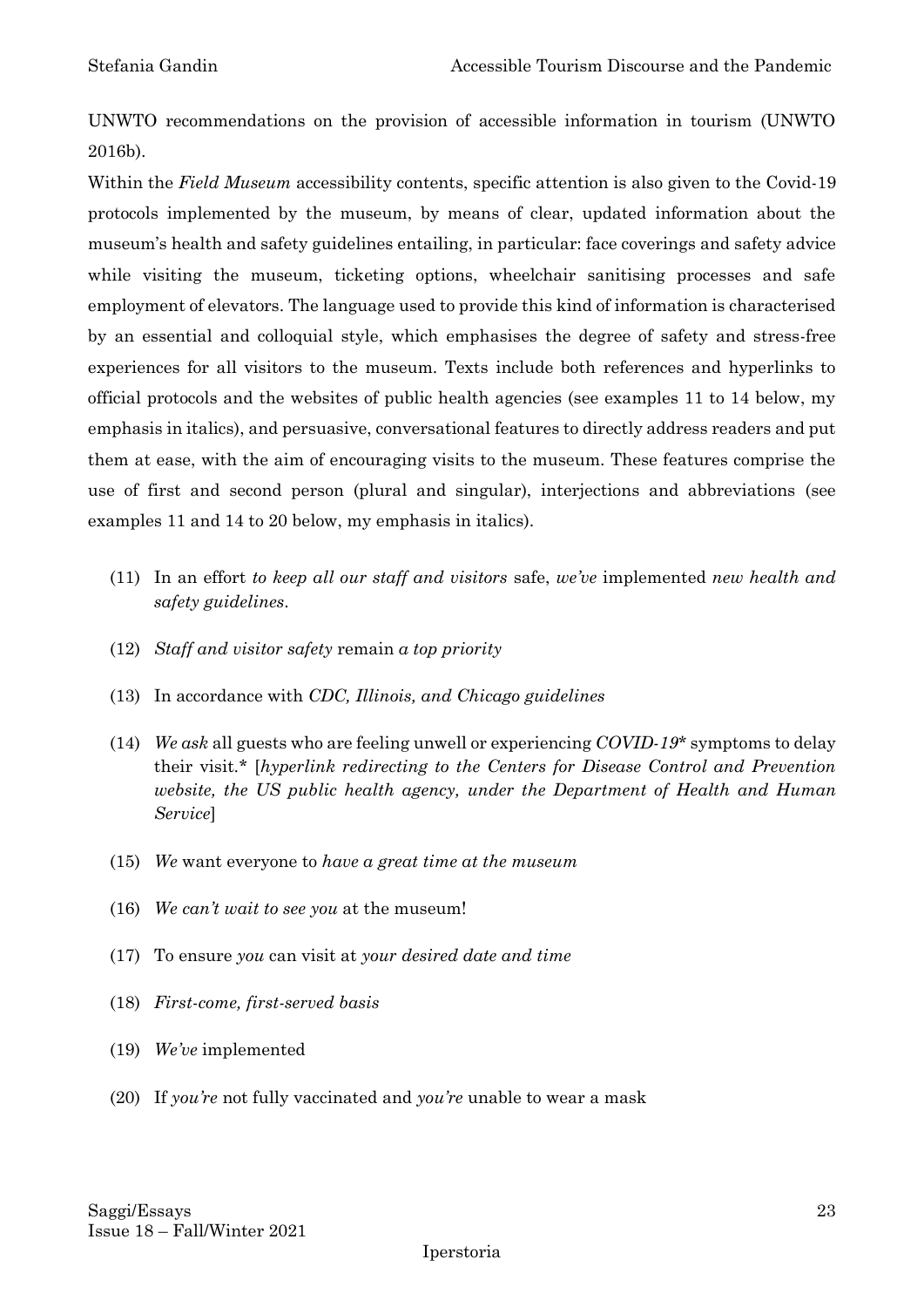As for the previous case study, the *Field Museum* website and its dedicated *Accessibility section* manage to combine persuasive textual contents and accessible non-verbal elements, such as symbols, images, and hyperlinks, to create a multidimensional discourse able to enhance "the pull of the destination and producing in the receiver the desire to go there and have a unique experience" (Maci 2012, 154), besides informing and reassuring visitors about Covid-19 safety procedures. The language employed in the *Accessibility section* of the *Field Museum* website promotes a safe and entertaining tourist experience, making use of persuasive expressions and exploiting an informal and conversational style, in order to establish a direct contact with the texts' addressees, while providing clear and relevant information on the measures implemented by the museum to reduce the risks related to the pandemic. These features ensure a pleasant, safe, and accessible experience and maintain the typical referential and persuasive functions of promotional tourist texts (Manca 2009), in compliance with the recommendations for tourism recovery suggested by the main international tourism organisations (ETC 2020; UNWTO 2020a; 2020c).

#### *2.4 Additional corpus-based data*

To further complete the results attained from the two specific case studies analysed in the previous paragraphs, the following section will present some preliminary data emerging from a corpus of accessible tourism promotional texts collected after the spread of the SARS-CoV-2 pandemic, namely the *Accessible Tourism Corpus – COVID-19 data* (henceforth: ATC-C19). <sup>4</sup> The ATC-C19 is a relatively small-scale corpus, due to its high specificity and its open status: texts have been collected since December 2020, by downloading contents from the websites of accessible tourism operators, destinations or organisations providing Covid-19 related information for disabled travellers, to investigate the potential variations of the linguistic features characterising the promotion of accessible tourism during the pandemic. At the moment of writing, the ATC-C19 includes over 43,400 tokens and over 6,300 unique words, including unique types and non-words (i.e. tokens which do not start with a letter of the alphabet, such as numbers, punctuation, etc.). All texts in the ATC-C19 are written in English

<sup>4</sup> The ATC-C19 is an open sub-corpus included in larger corpus data collected within an ongoing research project dedicated to the language of accessible tourism, namely "The Language of Accessible Tourism–socio-cultural, linguistic and translational perspectives in the promotion of Tourism for All". The project aims to identify and assess the features of accessible tourism promotional discourse through multiple socio-cultural and linguistic approaches. https://dissuf.uniss.it/it/ricerca/aree-di-ricerca/language-accessible-tourism-socio-culturallinguistic-andtranslational-perspectives-promotion-tourism-all. All websites last visited on 25/06/2021.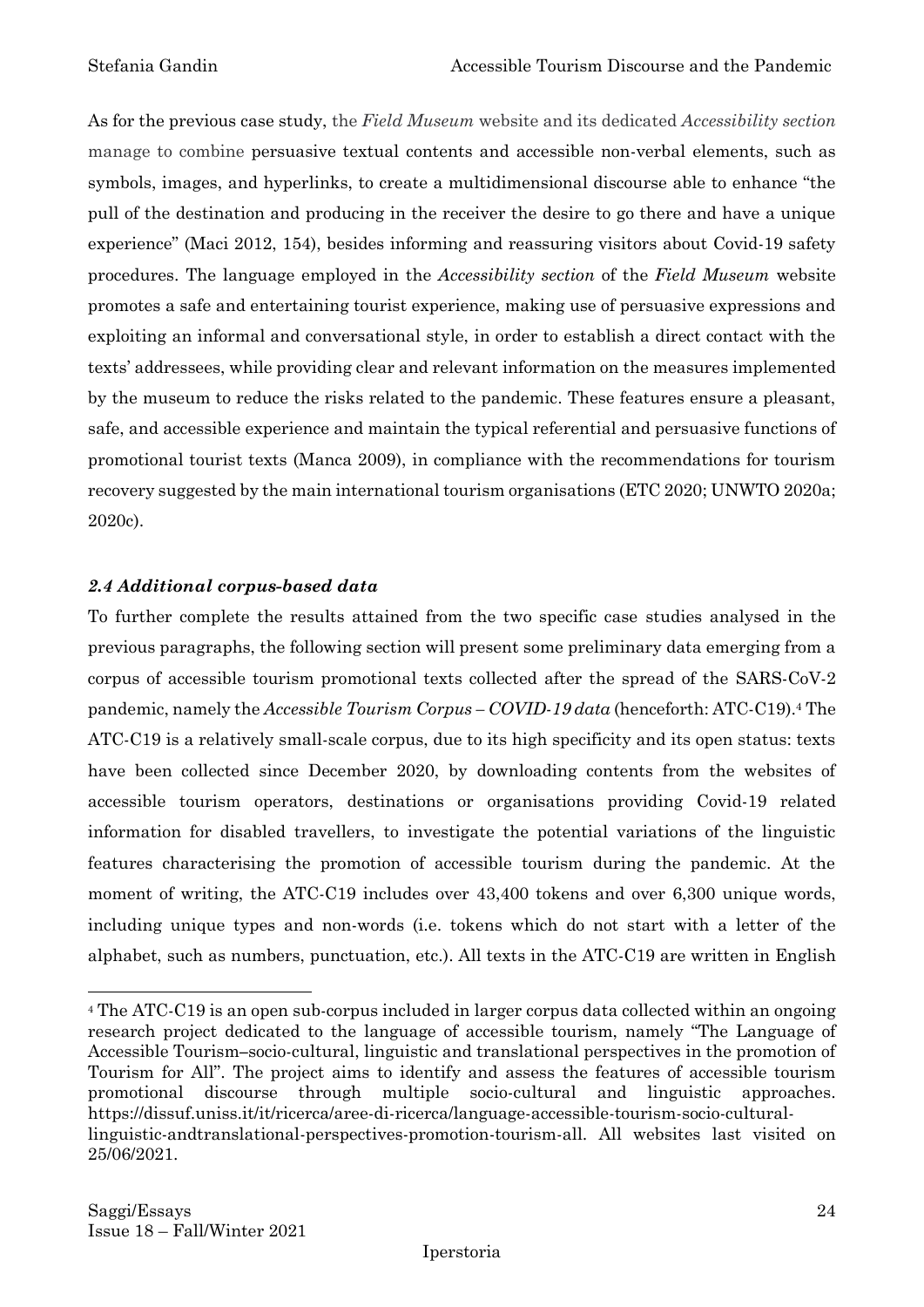and have been analysed by means of Sketch Engine online tools. For this specific research, we focused on a preliminary concordance and collocational analysis of lemmas relating to the SARS-CoV-2 pandemic, namely: *Coronavirus, COVID* and *COVID-19*. Concordance lines and collocates have been selected by means of the relevant Sketch Engine tools and are reported in Table 1 below.

|                 | Lemma: CORONAVIRUS                                                                           |  |
|-----------------|----------------------------------------------------------------------------------------------|--|
| 1.              | CORONAVIRUS TIER 1 MEDIUM ALERT gov.uk/coronavirus                                           |  |
| 2.              | CORONAVIRUS TIER 2 HIGH ALERT gov.uk/coronavirus                                             |  |
| 3.              | CORONAVIRUS TIER 3 VERY HIGH ALERT gov.uk/coronavirus                                        |  |
| 4.              | CORONAVIRUS TIER 4 STAY AT HOME gov.uk/coronavirus                                           |  |
| 5.              | CORONAVIRUS INFORMATION-Good To Go                                                           |  |
| 6.              | CORONAVIRUS INFORMATION - We are Open - Good To Go                                           |  |
| 7.              | Coronavirus Updates - We are happy to confirm that all of our holiday dates from June        |  |
|                 | 2021 onwards are still scheduled to go ahead                                                 |  |
| 8.              | If you are feeling unwell or experiencing symptoms associated with Coronavirus (Covid-       |  |
|                 | 19) you will not be permitted entry to Hyde Hall.                                            |  |
| Lemma: COVID    |                                                                                              |  |
| 9.              | and our COVID terms will apply regarding tour transfer options                               |  |
| 10.             | Covid Vaccine Guidance: We recommend that all guests have had at least their first COVID     |  |
|                 | vaccine before coming onto our tours                                                         |  |
| 11.             | COVID - Ensuring Your Safety - In response to the ever-changing government advice, we        |  |
|                 | have a team dedicated to ensuring we are following all the latest government                 |  |
|                 | requirements                                                                                 |  |
| 12.             | If you have not received a vaccine prior to joining one of our tours, we will require you to |  |
|                 | provide a negative COVID test result within 48 hours of departure                            |  |
| 13.             | Please find our updated guidance and what this means for bookings with us below: Covid       |  |
|                 | Vaccine & Testing Guidance                                                                   |  |
| 14.             | Should you test positive for COVID prior to your tour, you must advise us by email           |  |
|                 | immediately at                                                                               |  |
| 15.             | whether you have had the vaccine or not, please ensure that you also get a COVID test        |  |
|                 | prior to departure for the safety of all guests on the tour                                  |  |
| Lemma: COVID-19 |                                                                                              |  |
| 16.             | Alongside our updated guidance above, we will of course continue to <i>follow the COVID-</i> |  |
|                 | 19 procedures currently in place on all of our tours to ensure your safety throughout,       |  |
|                 | including: - Hand sanitiser                                                                  |  |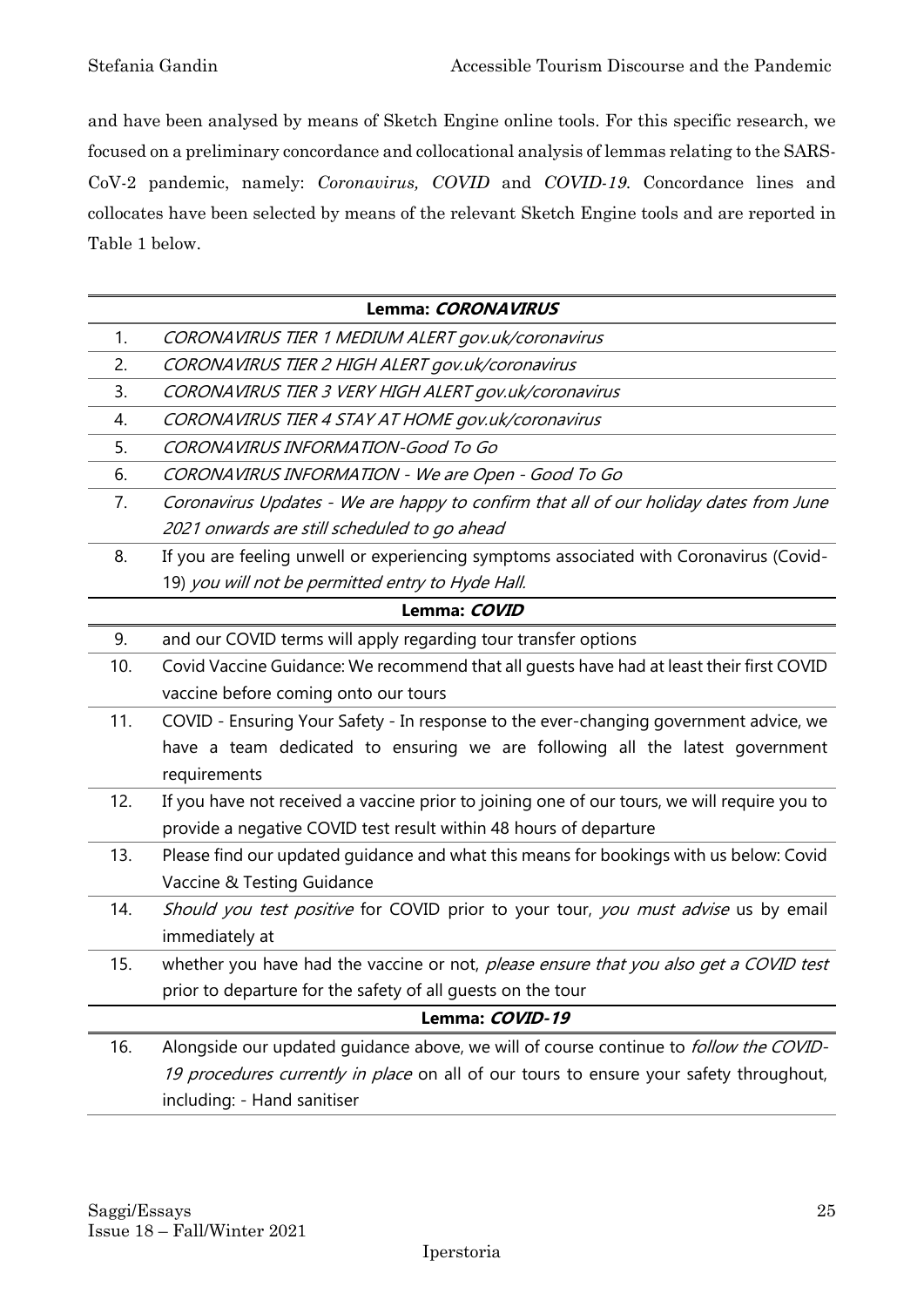- 17. Around 1 in 3 people with Covid-19 have no symptoms so will be spreading the virus without realising. We must all take action to protect each other and
- 18. As soon as the government loosens the COVID-19 measures, you will be able to enjoy our guided tours again
- 19. COVID-19 IMPORTANT NOTICE Some tours are not yet available and there is yet no certainty about when it will be safe to travel again to a specific country.
- 20. COVID-19 Mask Policy Masks are required for all quests and Team Members while they are in the park
- 21. Covid-19 Safety Measures and Visitors with Disabilities Face coverings are required for all visitors over the age of 2
- 22. COVID-19 INFORMATION In recognition that this business has confirmed that they have followed government and industry COVID-19 guidelines, ensuring processes are in place to maintain cleanliness and aid social/physical distancing
- 23. COVID-19 measures Take a stroll, get some fresh air, go around the block... at the museum. We are so glad to see you again
- 24. Covid-19 update The situation for travelers who wish to visit Valencia from abroad is this: the country has been open to foreign visitors
- 25. Due to current COVID-19 restrictions, all guided tours are currently suspended
- 26. Due to COVID-19 restrictions this program is not available at this time
- 27. Due to COVID-19 restrictions, there will be no competitions held at other resorts.
- 28. Exposure to COVID-19 is an inherent risk in any public location where people are present; we cannot guarantee you will not be exposed during
- 29. Find more advice on exploring Scotland during Covid-19 on our dedicated page.
- 30. For more information about the COVID-19 virus and prevention measures, go to www.infocoronavirus.be
- 31. In response to the continued roll-out of the COVID-19 vaccine across the UK, we have been closely reviewing our procedures to ensure that you can still enjoy your holiday
- 32. Making the magic of winter mountain experiences truly inclusive and accessible and while COVID-19 has impacted on all our lives
- 33. People who show no symptoms can spread COVID-19 if they are infected, and any interaction with the general public poses an elevated risk of being exposed to COVID-19.
- 34. Please note that due to health and safety measures following the Covid-19 outbreak, some of our facilities and services may be limited at this time
- 35. Please note that during this time of reopening following the Covid-19 outbreak, there is extra signage to encourage physical distancing and also to identify one-way systems or areas which
- 36. Please note that some of the activities and the way we operate have changed, so that they are in line with COVID-19 related guidance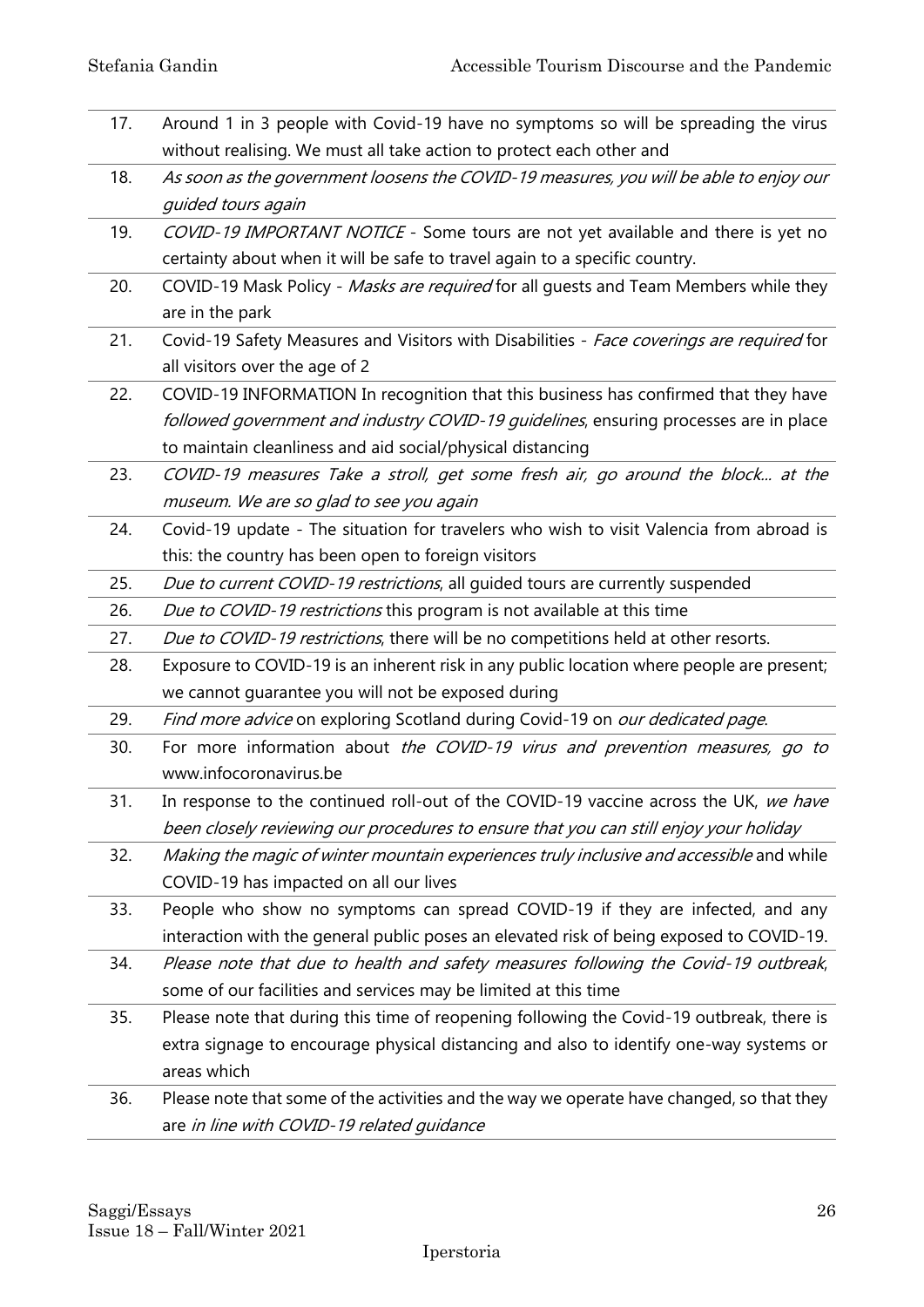| <b>Most frequent collocates</b> |                                                                                              |  |
|---------------------------------|----------------------------------------------------------------------------------------------|--|
|                                 | are uneven in places                                                                         |  |
| 38.                             | West Village Guide General Accessibility and <i>Covid-19 Precautions</i> - Some of the roads |  |
|                                 | COVID-19 related guidance.                                                                   |  |
| 37.                             | Please note that the activities we are offering have changed, so that they are in line with  |  |

notice; measures; safety; vaccine; guidance; alert; mask; response; restrictions; symptoms **Tab. 1:** List of concordances and most frequent collocates for the lemmas *Coronavirus, COVID* and *COVID-19* in the ATC-C19

The ACT-C19 concordances and collocates show a greater concern on safety measures and travel restrictions with respect to the previously analysed case studies, most likely due to the fact that many texts of the ATC-C19 corpus were collected during the early months of the current year, when the worldwide evolution of the pandemic was still at its peak. For example, in the concordance lines 1 to 4, 8, 14, 15, 19, 20, 21, 29, and 30 (my emphasis in italics), which were collected between December 2020 and February 2021, we can observe a predominant use of modals and verbs of obligation, imperatives, nominal phrases and impersonal syntactical patterns. These linguistic features manage to convey an official style to communication, which is functional to the provision of urgent information about the Coronavirus emergency in clear and authoritative ways.

Such a greater concern on emergency and on the need to ensure and comply with Covid-19 safety protocols is also confirmed by the list of the most frequent collocates retrieved in the concordances of the lemmas *Coronavirus, COVID* and *COVID-19*, reported at the end of Table 1: this includes terms relating to security procedures (i.e. *notice, measures, safety, guidance, alert, response*), health advice and protection tools (i.e. *vaccine, mask, restrictions, symptoms*).

By further analysing the ATC-C19 concordance lines, we can also notice references to official protocols for the prevention of Covid-19 (see lines 16, 25, 26, 27, 34, 36, and 38, my emphasis in italics) and links to websites of public health organisations and official tourism boards (see lines 1 to 4, 29, and 30, my emphasis in italics). These references and hyperlinks create a "dialectical relationship" (Fairclough and Wodak 1997, 258) between the promotional dimension of accessible tourism discourse and the official narratives relating to the "the situation(s), institution(s) and social structure(s)" (Fairclough and Wodak 1997, 258) currently dealing with the SARS-CoV-2 pandemic.

Furthermore, in the context of accessible tourism promotion, such a multileveled narration has the double-fold effect of supporting the correctness of information provided by tourism operators and creating new trust in the tourism sector, despite the uncertainty brought about by the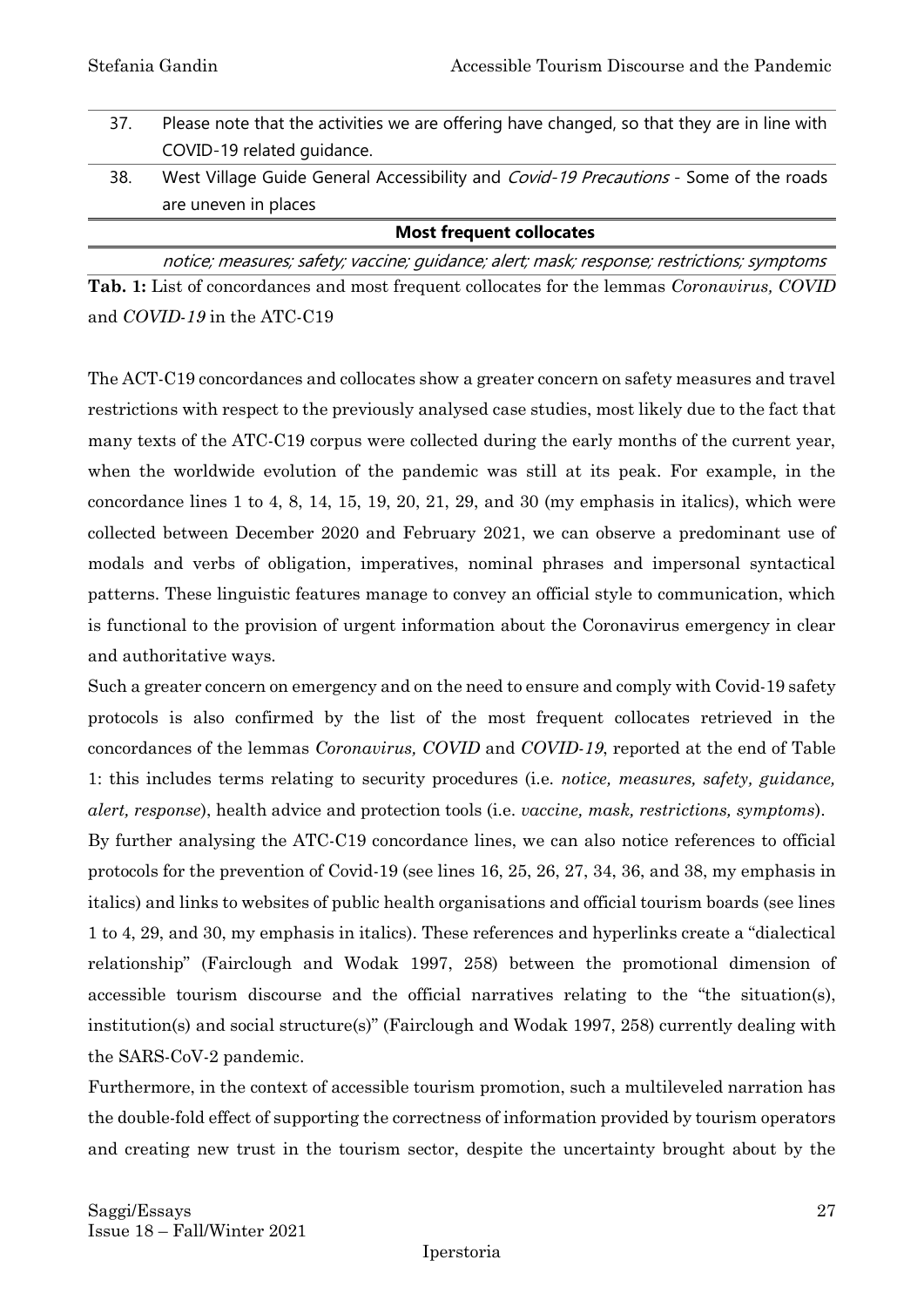pandemic. Indeed, there are also some concordances (i.e. lines 5, 6, 7, 18, 23, 31, and 32, my emphasis in italics) which, consistent with the previously analysed case studies, report a more positive attitude towards the reopening of tourism and leisure activities. This is expressed by means of lexical and grammatical items typical of a colloquial style, including for instance the use of persuasive terms (e.g. *enjoy, magic*) and informal expressions (e.g. *Good To Go*, *Take a stroll, get some fresh air, go around the block, We are so glad to see you again*), which establish a direct interaction with the reader and do not overload travellers with further anxiety and unnecessary obstacles related to the Covid-19 emergency, as recommended by the UNWTO (2020a). These latter data seem to reflect the diachronic evolution of the pandemic also from a linguistic point of view, since the texts displaying such a more confident approach in tourism reopening were collected between April and May 2021, hence during the months in which national and international vaccine campaigns had finally started and the spread of the Coronavirus was gradually decreasing.

Therefore, the ATC-C19 preliminary linguistic data appear to reflect the unpredictability of the pandemic and of its related, constantly-changing safety measures, which are still influencing the restart and provision of tourism services and products. This confirms that "language use is a form of social practice" and that any discursive event is "socially constitutive as well as socially conditioned" (Fairclough and Wodak 1997, 258), suggesting the need for supplementary corpus data to better investigate, also from a diachronic perspective, the linguistic evolution that will accompany the forthcoming developments of accessible tourism discourse.

#### **3. Conclusions**

The analyses carried out in this study identified specific linguistic and multimodal features employed by institutional and commercial accessible tourism operators, drawing on critical discourse analysis and corpus-based methodologies, with the aim to highlight the most common and effective communicative strategies employed in this sector during the pandemic.

Results have shown that the accessible tourism sector is striving to respond to the devastating impact of the Covid-19 pandemic on global tourism, by means of discourse patterns aimed at conveying both correct information about safety and travel procedures and a functional promotion of accessible tourist services, with an overall resilient attitude in continuing to ensure safe and inclusive holidays to travellers with disabilities, despite the unpredictable evolution of the pandemic. Since the outbreak of the SARS-CoV-2 pandemic, the promotion of *Tourism for All* has been constantly adapting its resources, mainly adopting strategic combinations of visual, verbal and hypertextual elements, to trigger positive feelings and emotions in their target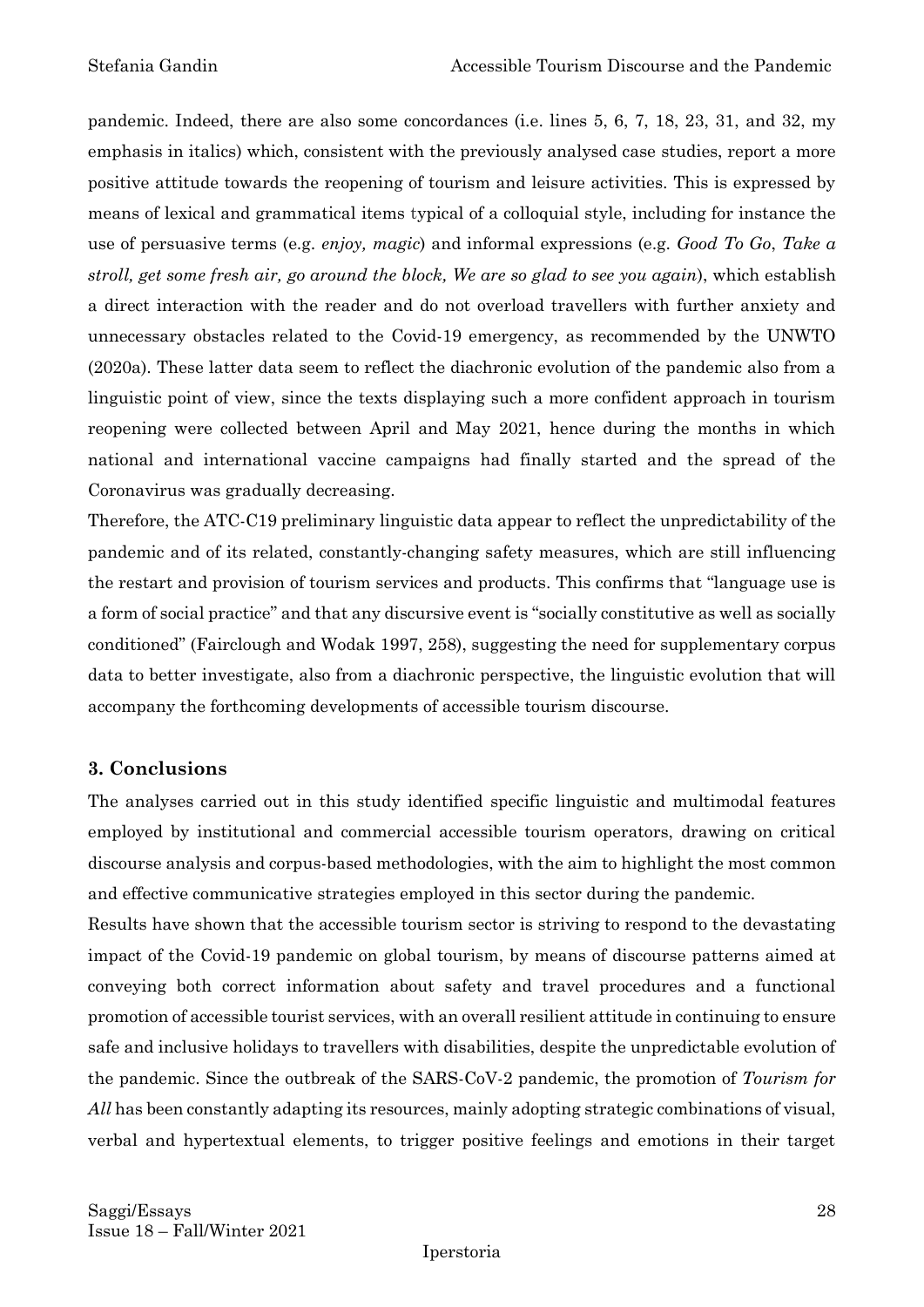readers and increase tourism recovery, and to provide updated and reliable information on the pandemic without burdening prospective tourists with unnecessary obstacles and anxiety, in compliance with Covid-19 safety regulations and international tourism protocols. The codeployment of verbal and non-verbal items characterising the data analysed in this research, therefore confirms the importance of recognising all the aspects of communicative contexts to understand and create functional text meaning, particularly for multimodal genres such as tourism promotional websites.

As affirmed by the UNWTO and other important international tourism organisations, the tourism industry needs to place inclusivity at the centre of its future business plans, not only for ethical reasons, but also, and above all, because accessibility can represent a real business opportunity for tourist destinations and tourism operators (UNWTO 2020c, 3). For these reasons, and as this study has aimed to outline, accessible tourism discourse can represent an important and effective tool to ensure tourism recovery and contribute to helping tourism operators to recover from the pandemic crisis, by gaining new sources of revenue and new clients with the provision of innovative and accessible tourism services for all.

Future directions of this research will require larger analytical scenarios and further corpusbased data, also in interlingual and diachronic perspectives, to monitor the linguistic evolution that will accompany the forthcoming development of the accessible tourism sector, in the hope that the current and ever-increasing challenges imposed by the Covid-19 pandemic will soon come to an end.

**Acknowledgements:** The study reported in this paper was supported by *Fondazione di Sardegna (bando annualità 2016)*.

**Stefania Gandin** *is lecturer in English Language and Translation at the University of Sassari (Italy). Her main research interests include Corpus linguistics, Translation studies and English for Specific Purposes (ESP). Her main publications are dedicated to corpus linguistics and translation-related themes, focusing in particular on tourism discourse, ESP analysis and literary translation. She is also the main scientific coordinator of an on-going research project dedicated to the language of accessible tourism (namely, "The Language of Accessible Tourism– socio-cultural, linguistic and translational perspectives in the promotion of Tourism for All").*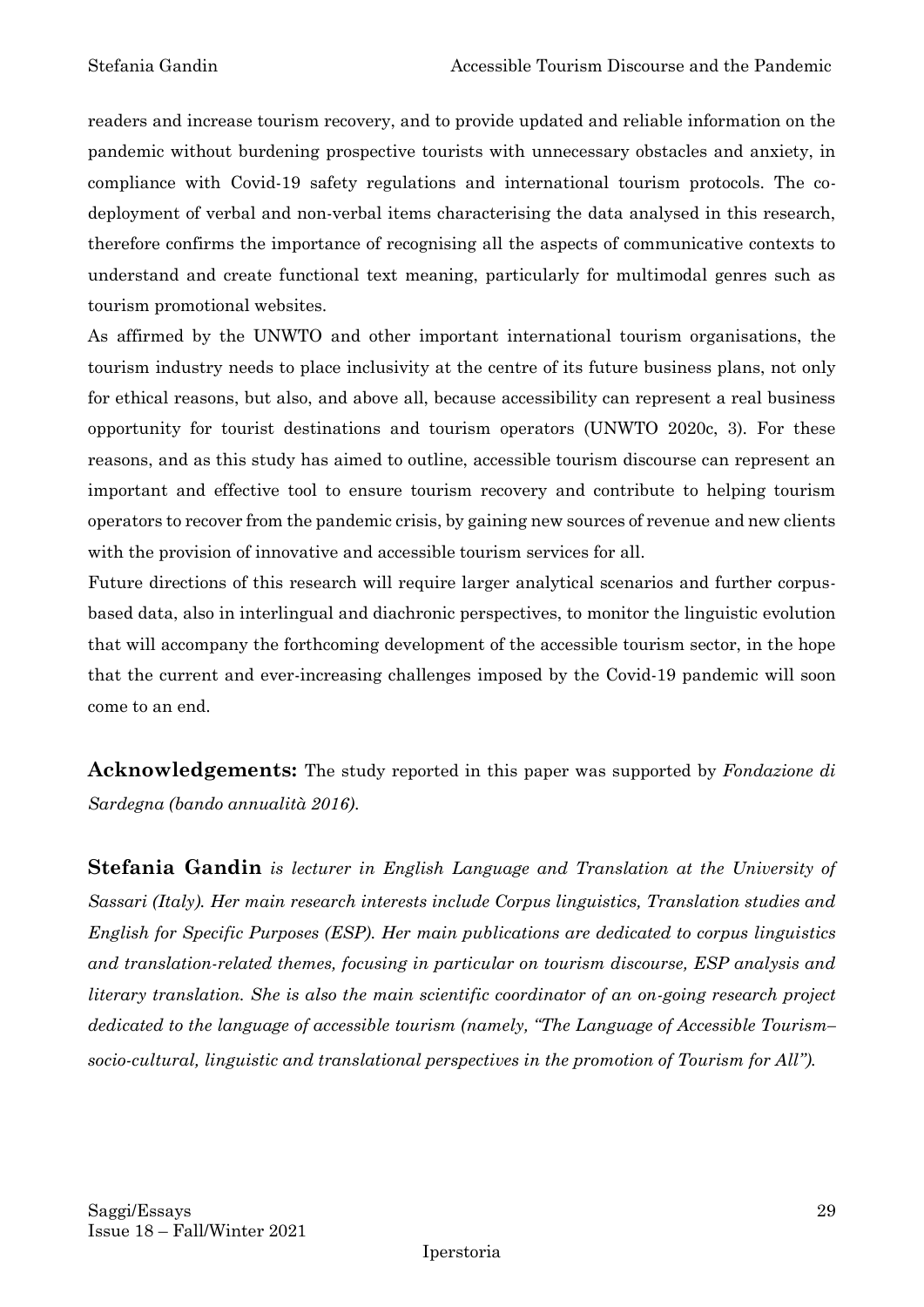#### **Works cited**

- Bowtell, James. "Assessing the Value and Market Attractiveness of the Accessible Tourism Industry in Europe: A Focus on Major Travel and Leisure Companies." *Journal of Tourism Futures* 1.3 (2015): 203-222.
- Brielle, Gillovic, et al. "Enabling the Language of Accessible Tourism." *Journal of Sustainable Tourism* 26.4 (2018): 615-630.
- Buhalis, Dimitrios, Simon Darcy and Ivor Ambrose. *Best Practice in Accessible Tourism: Inclusion, Disability, Ageing Population and Tourism*. Clevedon: Channel View, 2012.
- Casais, Beatriz and Celine Castro. "Online Communication of Accessibility Conditions in Touristic Spots: The Design–Communication Gap in Porto Destination." *Journal of Hospitality and Tourism Technology* 12.2 (2021): 196-209.
- Center for Universal Design. *Principles of Universal Design*. 1996. https://projects.ncsu.edu/ncsu/design/cud/.
- Coopman, Stephanie J. "Communicating Disability: Metaphors of Oppression, Metaphors of Empowerment." *Annals of the International Communication Association* 27.1 (2003): 337- 394.
- Cruces Portales, Rafael. "Removing Invisible Barriers: Opening Paths Towards the Future of Accessible Tourism." *Journal of Tourism Futures* 1.3 (2015): 269-84.
- Dann, Graham. "Targeting Seniors through the Language of Tourism." *Journal of Hospitality & Leisure Marketing* 8.3-4 (2001): 5-35.
- Darcy, Simon and Tracey J. Dickson. "A Whole-of-life Approach to Tourism: The Case for Accessible Tourism Experiences." *Journal of Hospitality and Tourism Management* 16.1 (2009): 32-44.
- Darcy, Simon, Bruce Cameron and Shane Pegg. "Accessible Tourism and Sustainability: A Discussion and Case Study." *Journal of Sustainable Tourism* 18.4 (2010): 515-537.
- Dirección de Accesibilidad Universal de la Fundación ONCE. *Observatory on Universal Accessibility in Tourism in Spain 2016*. Madrid: Fundación ONCE/Vía Libre, 2017.
- Enable Holidays. https://www.enableholidays.com.
- European Commission (EC). *Mapping and Performance Check of the Supply of Accessible Tourism Services – Final report*. Luxembourg: Publications Office of the European Union, 2015.
- European Travel Commission (ETC). *COVID-19 Recovery Strategies for National Tourism Organization*. Brussels: ETC, 2020.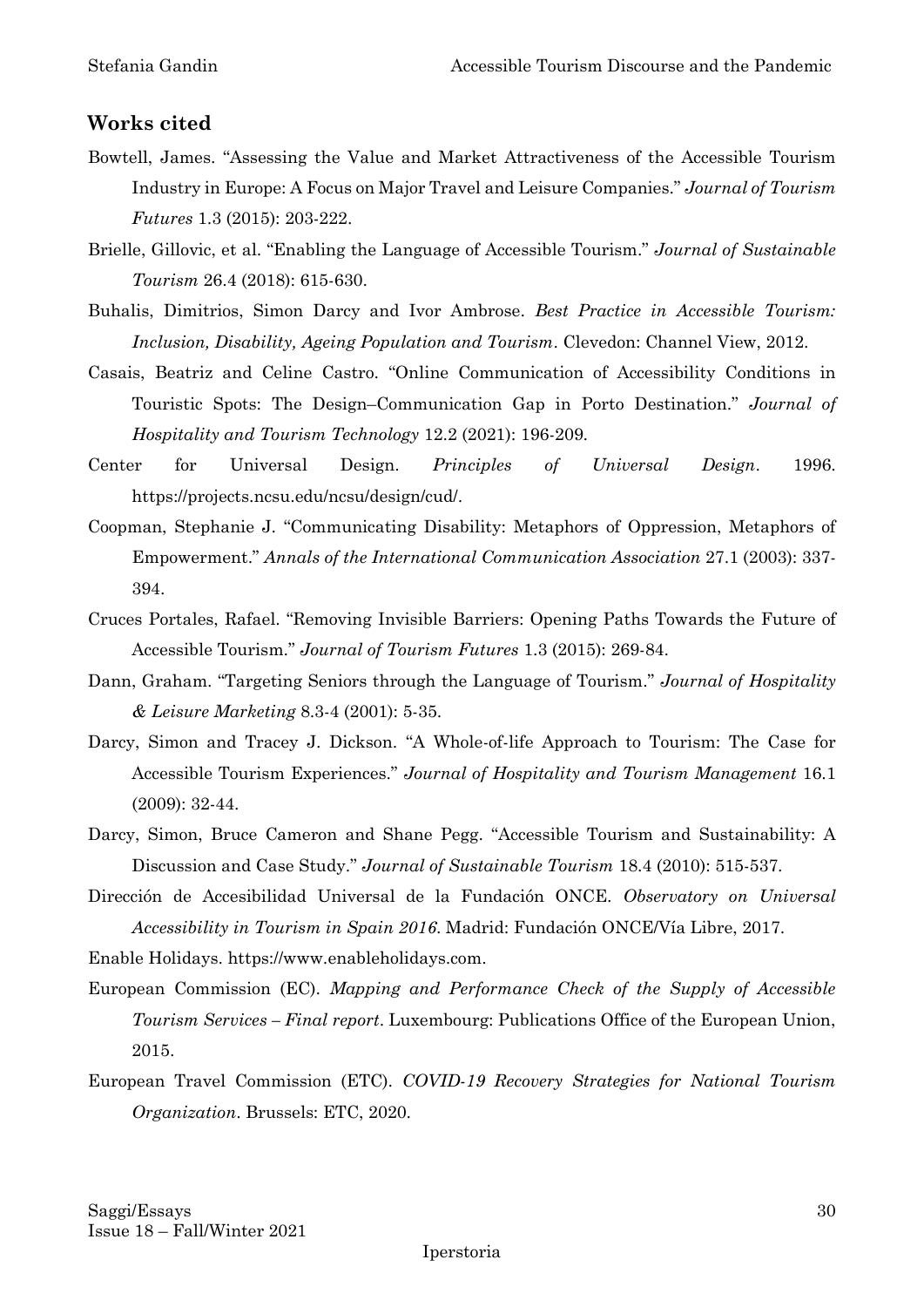- Fairclough, Norman and Ruth Wodak. "Critical Discourse Analysis." *Discourse as Social Interaction. Discourse Studies: A Multidisciplinary Introduction. Volume 2.* Edited by Theo A. van Dijk. London: Sage, 1997. 258-284.
- Fairclough, Norman. "Critical Discourse Analysis." *The Routledge Handbook of Discourse Analysis*. Edited by James Paul Gee and Michael Handford. London: Routledge, 2012. 9- 20.
- Fernandes, Nuno. "Economic Effects of Coronavirus Outbreak (COVID-19) on the World Economy." *IESE Business School Working Paper No. WP-1240-E*. 2020.
- Field Museum. https://www.fieldmuseum.org/.
- Goodwin, Donna, Robin Thurmeier and Paul Gustafson. "Reactions to the Metaphors of Disability: The Mediating Effects of Physical Activity." *Adapted Physical Activity Quarterly* 21.4 (2004): 379-398.
- Iwarsson, Susanne and Agneta Ståhl. "Accessibility, Usability and Universal Design-Positioning and Definition of Concepts Describing Person-Environment Relationships." *Disability and Rehabilitation* 25.2 (2003): 57-66.
- Kress Gunther and Theo van Leeuwen. *Reading Images: The Grammar of Visual Design.* 2nd ed*.* London: Routledge, 2006.
- Kress, Gunther. "Multimodal Discourse Analysis." *The Routledge Handbook of Discourse Analysis*. Edited by James Paul Gee and Michael Handford. London: Routledge, 2012. 35- 50.
- Lemke, Jay. "Discursive Technologies and the Social Organization of Meaning." *FoliaLinguistica* 35.1-2 (2001): 79-96.
- Lovelock, Brent and Kirsten M. Lovelock. *The Ethics of Tourism: Critical and Applied Perspectives*. Oxon: Routledge, 2013.
- Maci, Stefania. "Click Here, Book Now! Discursive Strategies of Tourism on the Web." *Textus. English Studies in Italy*. Edited by Luisanna Fodde and Georges Van Den Abbeele. Bologna: il Mulino, 2012. 137-156.
- Manca, Elena. *Persuasion in Tourism Discourse: Methodologies and Models.* Newcastle upon Tyne: Cambridge Scholars Publishing, 2016.
- Naniopoulos, Aristotelis, et al. "Accessibility Improvement Interventions Realised in Byzantine Monuments of Thessaloniki, Greece." *Journal of Tourism Futures* 1.3 (2015): 254-268.
- Richards, Victoria, et al. "Tourism and Visual Impairment." *Tourism and Inequality: Problems and Prospects*. Edited by Stroma Cole and Nigel Morgan. Wallingford: Cabi, 2010. 21-33.